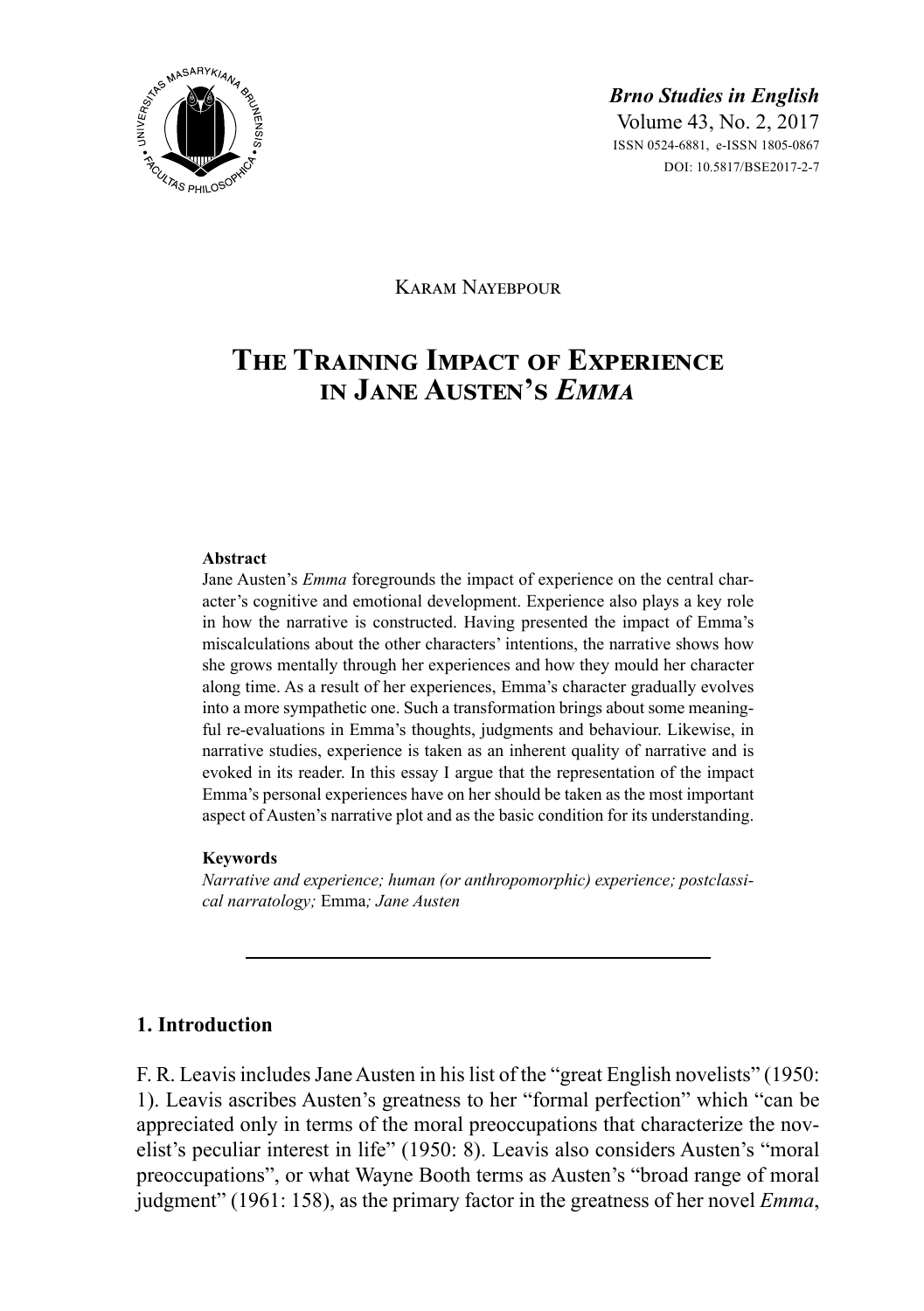"Those who suppose it to be an 'aesthetic matter', a beauty of 'composition' that is combined, miraculously, with 'truth to life', can give no adequate reason for the view that *Emma* is a great novel, and no intelligent account of its perfection of form" (Leavis 1950: 8). Likewise, according to Booth, more than anything else, *Emma* presents humane virtues since "when we read this novel [*Emma*] we accept her as representing everything we admire most" (1961: 265). This narrative quality leads to our "sympathy for Emma" (Booth 1961: 249). With the help of some modern narrative techniques, such as narrative situation (focalization) and mode (free indirect thought), Austen enables her readers to share Emma's feelings and experiences and thus evaluate the gradual process of her change. Through decreasing the distance between the reader and the characters, Austen deliberately manipulates the reader's experiencing process. In other words, by the end of the narrative, the reader has learned from Emma's experiences. As noted by Elaine Showalter, the presented lifelike issues in Austen's novels are, however, mostly female related. Austen wrote "in the direction of an all-inclusive female realism, a broad, socially informed exploration of the daily lives and values of women within the family and the community" (1977: 29).

*Emma* can be read as an experiential narrative. According to Gregg A. Hecimovich (2008), in *Emma* "Austen represents the way people actually experienced living, not only what their lives looked like […] but also the process by which they understand, or fail to understand their lives" (14). Nearly all the narrative events and situations, particularly in the first and second volumes, are expressed in the tenor of Emma's thoughts and actions or, as John Wiltshire (1997) observes, "in the vicinity of Emma, the narrative picks up her tone, her expressions, her phrasing, even when it is not formally committed to rendering her speech or thought-patterns" (66). Emma's remarkable change, however, does not take place rapidly. In her relationships with the other characters, she goes through some serious miscalculations and misjudgements which are constructive for her character to develop. David Lodge  $(2002)$  considers this characteristic a general feature of the genre novel, writing that "the heroes and heroines of most novels are involved in a social world where the achievement of their goals requires constant adjustment of their own beliefs, and the correct understanding of other people" (42–43). From this viewpoint, Emma is a true Austenian character since, as Janet Todd (2006) highlights, "in Austen's novels moments of self-recognition come rather from the heroines' own experience" (21). Austen's realism is, however, different from the more common concept of the term which refers to the novels portraying "ordinary events and people in commonly identifiable situations" (Townsend 2010: 263). Revising Walter Scott's theory of didactic realism in *Emma*, Heather M. Klemann argues that "*Emma's* didacticism extends beyond the purview of realism and its controls" (2012: 504). Therefore, he suggest that "the parody of literary form, in addition to a fealty to 'real life,' constitutes the didactic in *Emma.* Austen is not just a precision copier of lived context, but also, and as importantly, a deft manipulator of genre" (2012: 504). Klemann borrows from Susan Stewart to clarify what he means, "Austen, like all novelists, does not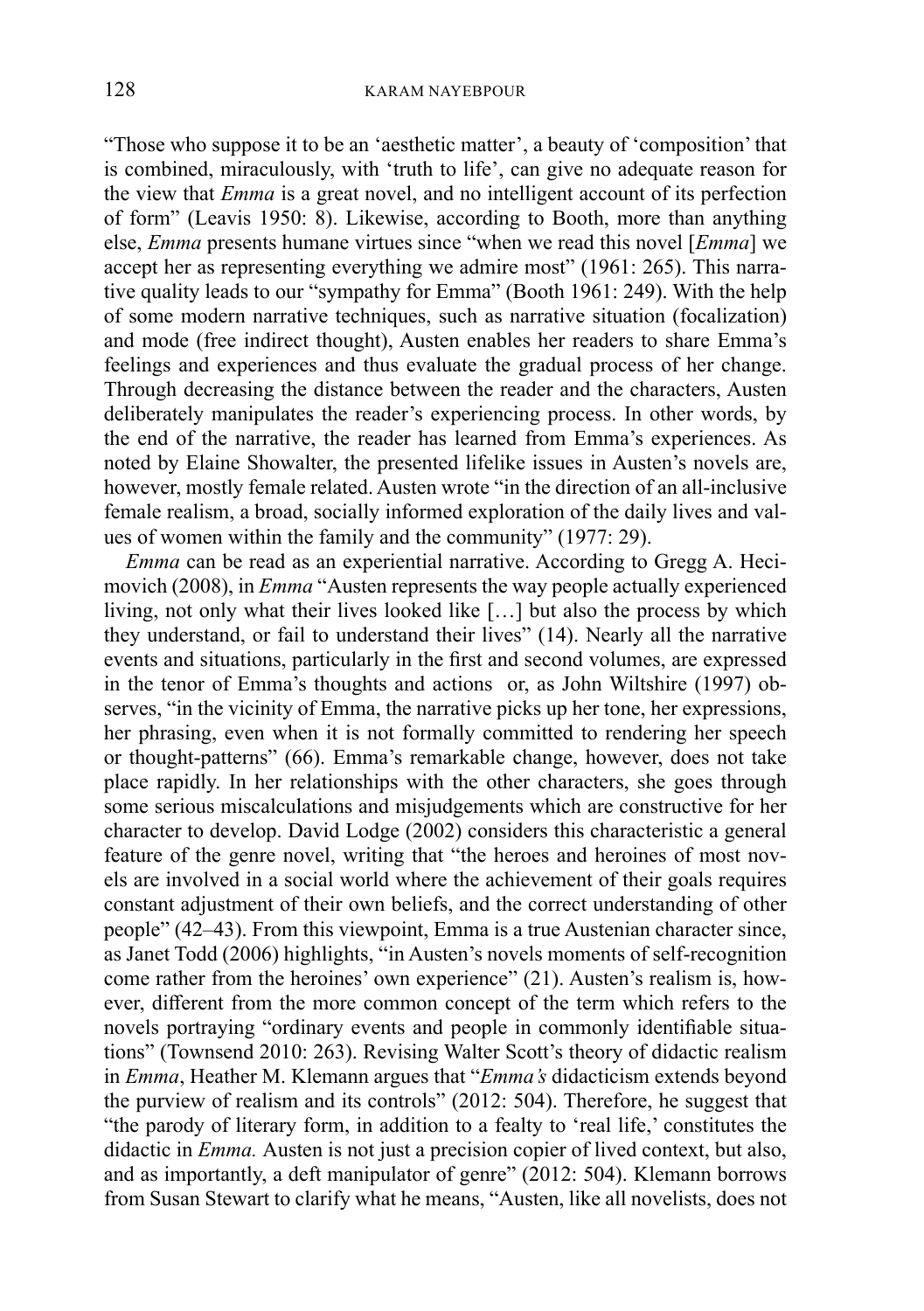describe 'lived experience … but the conventions for organizing and interpreting that experience'" (2012: 504). In this essay, I mainly argue that Emma's cognitive and emotional transformation towards the end of narrative is due to her ability to organize and interpret her lived experience throughout the narrative. Such an anthropomorphic narrative quality facilitates our enactment of the narrative meaning because, as Yanna B. Popova states, "narrative is based on a similar perceptually based mechanism that we rely on to automatically organize experience when perceptually given" (2015: 7).

Experience, therefore, can be taken as the central aspect of narrative in Austen's works. Austen's characters share many traits of actual people. As G. H. Lewes emphasised, "to read one of her books is like an actual experience of life: you know the people as if you had lived with them, and you feel something of personal affection towards them" (Southam 2005: 155). What makes her characters more lifelike, according to Lewes, is the fact that in her narratives Austen never "transcend[s] her own actual experience, never does her pen trace a line that does not touch the experience of others. Herein we recognize the first quality of literature" (Southam 2005: 156). As a result, we tend to get involved in the experiences of her characters, or, as Lewes holds, her characters "become equal to actual experiences" (Southam 2005: 167). In this sense, Emma's life and experiences reveal common points with our own. Her mistakes and their constructive impact on her character are the main concerns of Austen's narrative.

#### **2. Narrative research and the representation of experience**

Experience plays a significant role in narrative research. Influenced by readerresponse criticism, cognitive narratology pays close attention to both the function of experience in narrative and the reader's constructive role in experiencing and understanding a text. The first narratologist who drew attention to the significance of experience in narrative, Monica Fludernik (2005), named this function experientiality, or "the quasi-mimetic evocation of real-life experience" (9). Fludernik considers the representation of experience to be the defining feature of any narrative. Narrativity, according to her, "*centres on experientiality of an anthropomorphic nature*" (emphasis original, 19). As Fludernik understands it, the embedded cognitive parameters in narrative, which have the potential to evoke real-life experiences, activate the reader's natural cognitive responses. Despite her belief in the representability of experience in narrative, Fludernik does not define this representability in terms of narrative producers and recipients. This aspect of her theory has been seriously questioned by many narrative scholars. Marco Caracciolo (2012), for example, agrees with David Herman's redefinition of the term, arguing that experientiality "depends on the strength of the 'impact' a story has on its producers and recipients. In making a case for this, I will follow David Herman's suggestion that experientiality can be thought of as 'the impact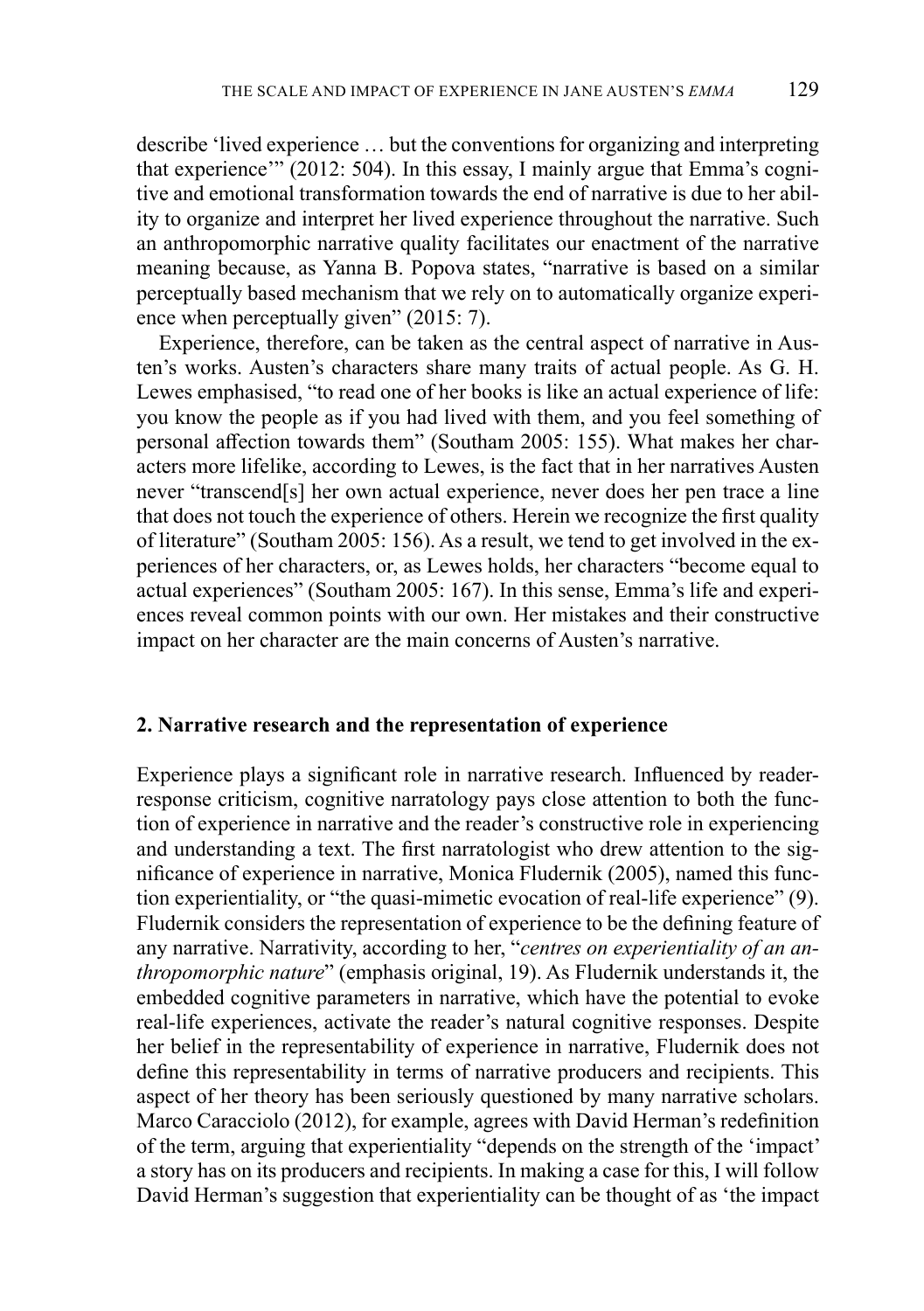of narrated situations and events on an experiencing consciousness'" (181–182). Following Herman, Caracciolo questions the embedded nature of experience in Fludernik's theory. As he argues, more than being "semiotically represented in narrative," experientaility "depends on the involvement of stories" in the reader's life experiences (2012: 181). In other words, Caracciolo thinks that a reader's understanding of narrative meaning depends on "enacting a particular character's consciousness" (Popova 2015: 6). Popova, however, argues that besides depending on a particular character's experience, reader's sense-making processes rely on "the always present interplay between perspectives […] This, in turn, does not exclude the possibility of enacting a particular character's consciousness, although contexts in which internal focalization dominates the narrative are the most likely candidates for this to happen" (2015: 7). This is quite relevant to *Emma* in which narrative process is controlled not by one particular character's consciousness but by the perspective of the other characters and the narrator.

Unlike Fludernik, Herman (2009) does not think that experientiality should be taken as the only defining feature of narrativity. As he argues, "capturing what it's like to experience storyworld events constitutes a critical property of but not a sufficient condition for narrative" (141). Still, Herman considers (re)presentation of experience a "critical" part of any narrative. Furthermore, he believes that there are only degrees of narrativity. In other words, narratives are different from each other in terms of their narrativity levels, which depend not solely on the semiotic features of the text, but on the textual potential to evoke real-life experiences as well. Referring to it as qualia, or the what-it's-like dimension of narrative, Herman argues, "narrative roots itself in the lived, felt experience of human or human-like agents interacting in an ongoing way with their cohorts and surrounding environment" (2009: 21). In this way, he binds narrativity to the issues of qualia and consciousness, saying "the research at issue suggests not only that narrative is centrally concerned with qualia, a term used by philosophers of mind to refer to the sense of what it's like for someone or something to have a particular experience, but also that narrative bears importantly on debates concerning the nature of consciousness itself" (2009: 144). As a result, narratives, in Herman's understanding, generally provide the conditions for the reader to understand "what it is like for human or human-like agents to undergo experiences in storyworlds" (2009: 142). Therefore, both Fludernik and Herman, although from different perspectives, agree on the constructive role of experience in narrative. Narrative meaning, according to them, is an effect of this basic narrative quality since, as Popova holds, "characters' experiences and the reader's experiential enactment of them provide a valuable […] access to the meaning of a story" (2015: 6).

This essay, likewise, argues that experience acts as a basis for the gradual change of Emma's thoughts and evaluations, and, at the same time, it has the potential to enhance the reader's involvement in narrative understanding. The present essay analyses the way Emma's life experiences bring about her behavioural and cognitive changes. Her anthropomorphic experiences engage readers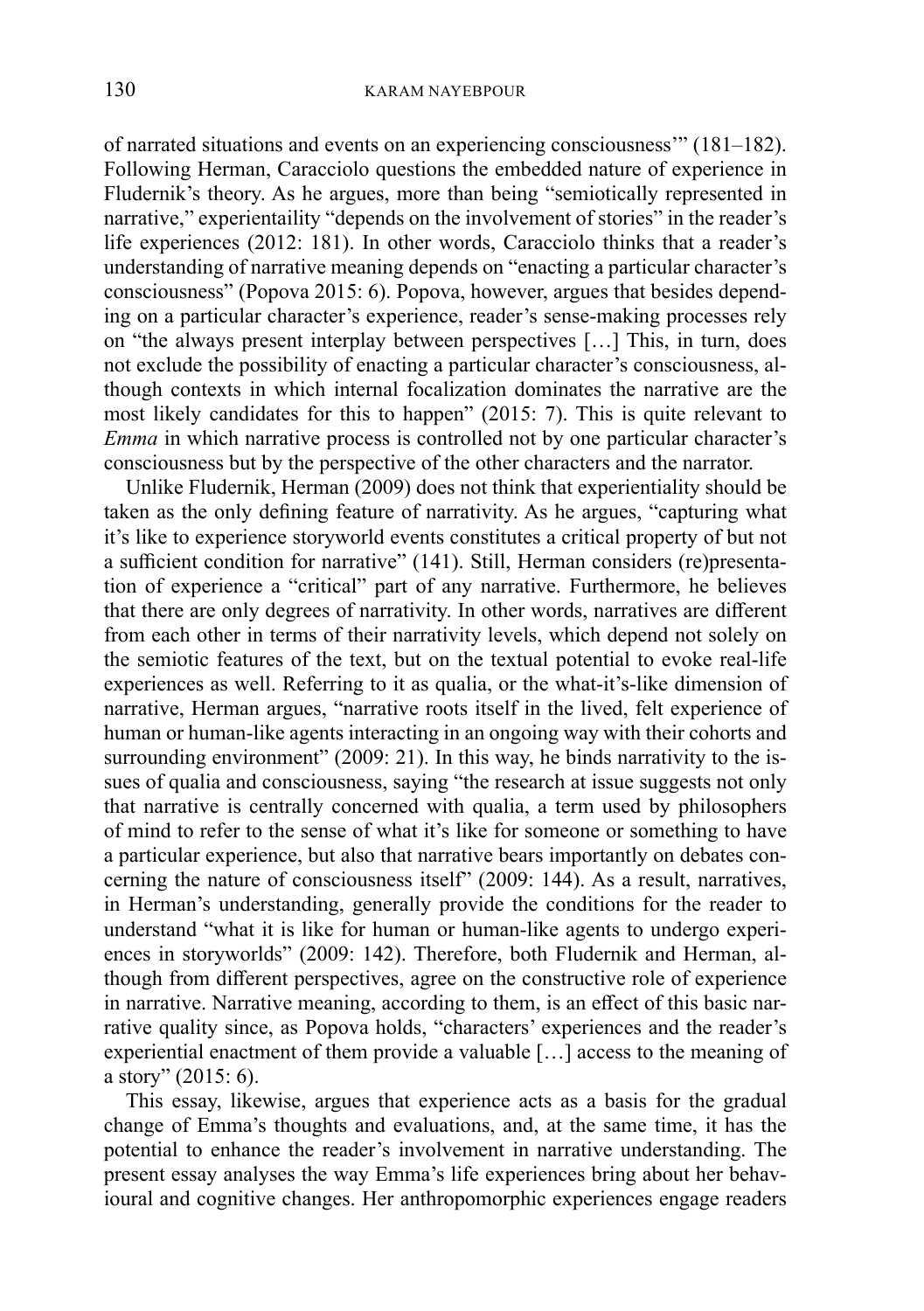cognitively, and the represented situations and events encourage reader participation both mentally and emotionally. Emma's experiences throughout the novel construct the overall structure of the narrative plot such that the entire narrative can be seen as a representation of Emma's experiences in relation with that of the other characters. What makes Emma's change possible is her realisation, mostly with the help of Mr. Knightley, that her evaluations, thoughts, values and interests can only exist alongside those of the other characters.

#### **3. Emma Woodhouse and her experiences**

Emma's experiences throughout the narrative gradually affect her thoughts about herself and her evaluations of the other characters. The narrative structure demonstrates this change as well. Emma's late recognition of her self-deception about Mr. Elton's interest in Harriet is presented in the first volume. The second volume shows how she finally is able to recognise that Frank Churchill and Jane Fairfax are in a romantic relationship. The last volume illustrates her inability to resist expressing her love for Mr. Knightley. Her belated acknowledgement of her feelings and mistakes to herself and to Mr. Knightley is a confession of her mistakes that have been highlighted and constructively criticised by Mr. Knightley from the beginning of the novel. Such self-recognition is caused by the consequences of some serious miscalculations Emma makes about the other characters. The narrative recounts how she is finally able to control her imagination, or at least attenuate it. Although she comes to this realisation later than Mr. Knightley and the reader, Emma finally understands that her unrealistic imagination is the real source of her problems. This process, however, does not happen easily.

Emma's primary character trait at the beginning of the novel is her apparently unrealised egocentricism. She is obsessed with imagining the pros and cons of other characters' thoughts and intentions; as the narrator describes her, she is continuously "on fire with speculation" (Austen 1998: 309) This side of her character is mainly shown through her incessant pursuit of an unavoidable desire – matching people up, which she finds the "greatest amusement in the world!" (Austen 1998: 13) The omniscient narrator's comments and interpretations, however, reveal the paradox between Emma's thoughts about the other characters and their reality. This contradiction, highlighted by "the corrective function of the narrator" (Ermarth 1998: 146), enables the reader to closely observe the process through which Emma's perspective towards some central events, situations, characters and their actions finally changes. Before these changes, Emma resembles a writer whose mind uncontrollably operates based on what she imagines about the other characters' intentions. Not recognising the border between these imagined thoughts and reality, she (un)consciously mixes the real realm with the fictional one. She considers her own imaginary evaluation of all the significant narrative situations to be the only real one in the same way that she considers her first matchmaking experience a "success" (Austen 1998: 14). However, the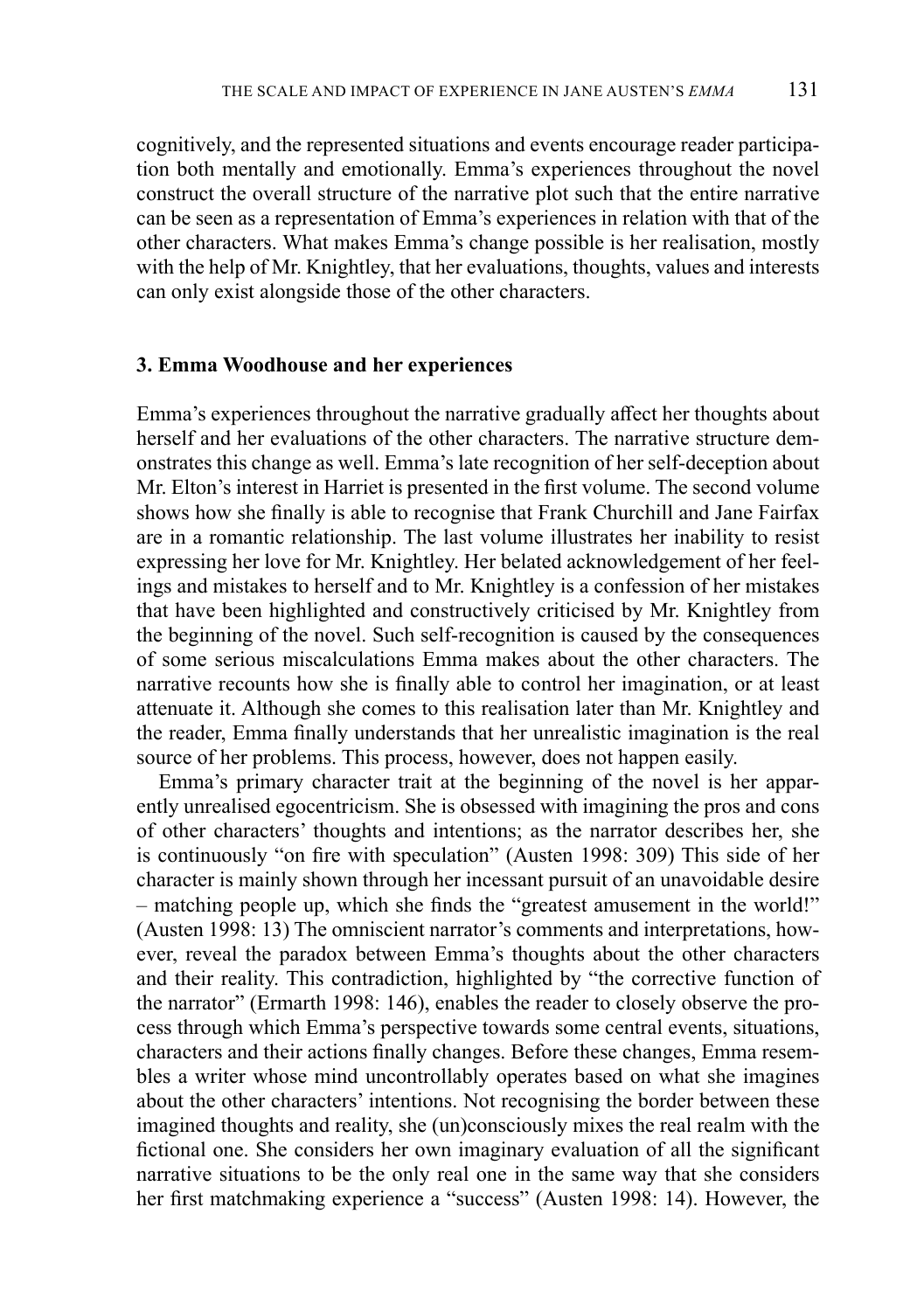novel reveals that she only imagines the other characters' mental states and intentions, as she is limited to her own perspective. Mr. Knightley constantly warns her about this problem, reminding her that what she calls her "success" is only her imaginary "planning" without any practical "endeavour" (Austen 1998: 14).

Emma's vanity is presented from the beginning of the novel. She has a strong tendency to believe that she and her father are superior to any other person in Highbury, and therefore thinks she knows what is good or bad for everyone else in Highbury and wants to be the author of any change in the neighbourhood. Emma's resistance to any kind of change, either in her environment or her thoughts, that she does not control is portrayed at the beginning of the novel:

The real evils, indeed, of Emma's situation were the power of having rather too much her own way, and a disposition to think a little too well of herself; these were the disadvantages which threatened alloy to her many enjoyments. The danger, however, was at present so unperceived, that they did not by any means rank as misfortunes with her. (Austen 1998: 7)

The "evil" nature of her "situation" and her high (and mostly misplaced) confidence in her own character primarily comes from those around her. Along with her father's gross exaggeration of her abilities, it is because her tutor, Miss Taylor, fails to enforce any educational policy for her first sixteen years that Emma thinks so highly of her own judgements. After her mother's death, Emma replaced her in the household, and her tutor-student relationship with Miss Taylor changed into a friendly one. As a result, an unrealistic perception of both her own potential and that of others has overcome Emma's thoughts. Miss Taylor's marriage gives Emma pain, as she knows she no longer has anybody like Miss Taylor to praise her, listen to her and obey her unquestioningly. She is confused by not knowing how to deal with the new situation ("How was she to bear the change?" (Austen 1998: 8)) and has mixed feelings about Miss Taylor's marriage. While she feels pleased by the thought that she caused Miss Taylor's marriage with Mr. Weston, she is disappointed that the marriage has now left her alone. It is implied that Emma has inherited her anxiety about change from her father, who is represented as "hating change of every kind. Matrimony, as the origin of change, was always disagreeable" (Austen 1998: 9). Change for Mr. Woodhouse is associated with melancholy and sadness. Towards the end of the novel, Emma admits to Mr. Knightley, that "while her dear father lived, any change of condition must be impossible for her. She could never quit him" (Austen 1998: 414). Likewise, Emma's abhorrence of change is revealed at every turn. She does not accept any changes in her attitude towards marriage. When Harriet says to her, "'I do so wonder, Miss Woodhouse, that you should not be married, or going to be married! so charming as you are!'" Emma's response reveals her inflexible attitude:

'I have none of the usual inducements of women to marry. Were I to fall in love, indeed, it would be a different thing! but I never have been in love; it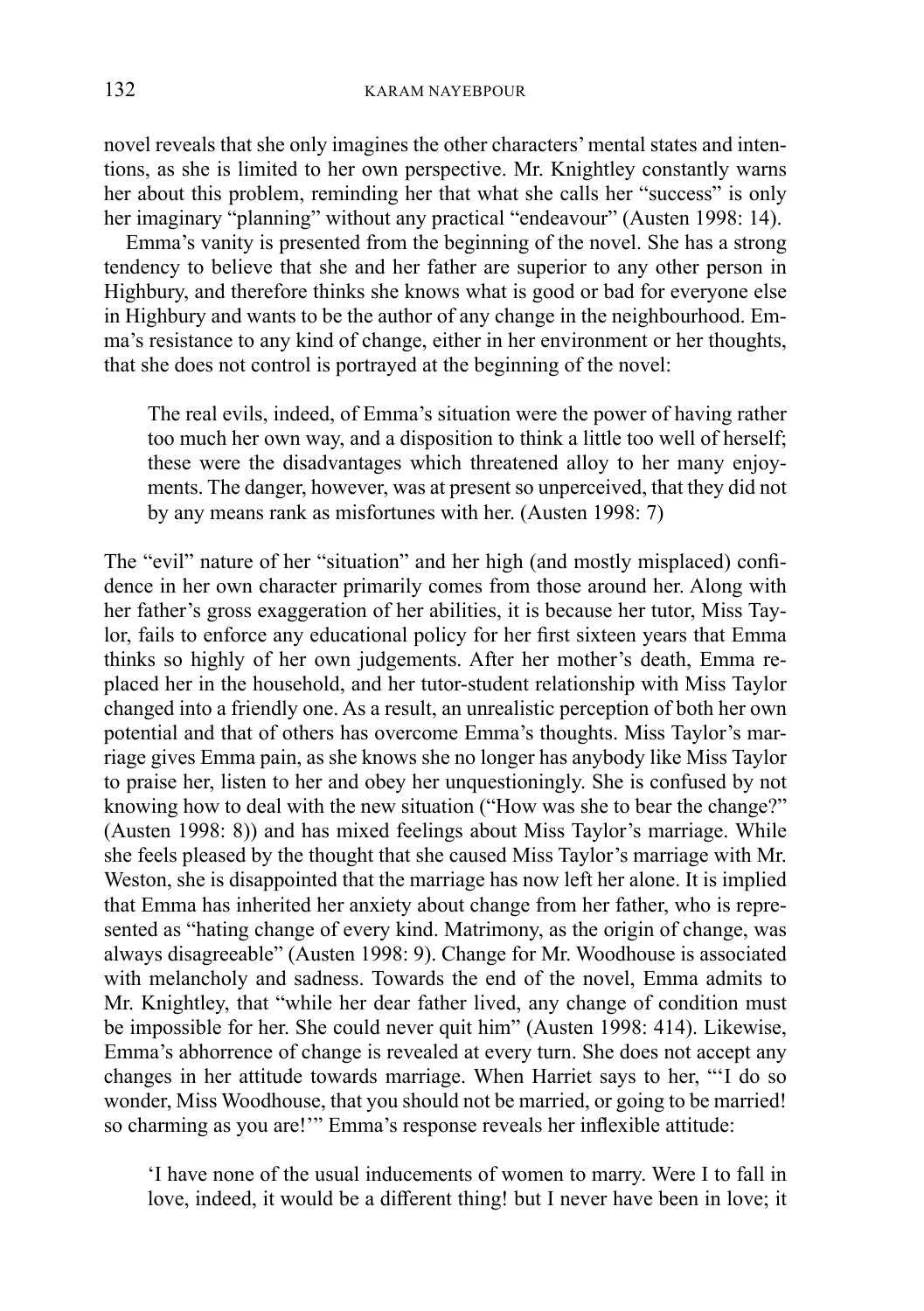is not my way, or my nature; and I do not think I ever shall. And, without love, I am sure I should be a fool to change such a situation as mine. Fortune I do not want; employment I do not want; consequence I do not want: I believe few married women are half as much mistress of their husband's house as I am of Hartfield; and never, never could I expect to be so truly beloved and important; so always first and always right in any man's eyes as I am in my father's.' (Austen 1998: 81)

Through her experiences, Emma breaks with some of these initial convictions. Her experiences spur her cognitive growth around which the narrative is structured. She initially thinks that she cannot fall in love, let alone marry, but her experiences help her develop social maturity and prepare her to understand the social codes of adult life. This knowledge, together with her sensibility, brings a balance to her character. Furthermore, it provides the reader with the chance to re-evaluate her own perceptions of Emma's character. Before representing the moment when Emma and Mr. Knightley mutually agree to marry, the novel recounts some dramatic events and situations which are fundamental to Emma's development.

## *3.1 Emma and Harriet Smith*

Harriet Smith is an integral part of Emma's life and experiences. Because of her need for praise, Emma immediately tries to substitute Harriet for her former companion, Miss Taylor. Harriet is the only available person in the neighbourhood who Emma finds appropriate to be made her new "project." She thinks she can "improve" Harriet and then introduce her "into good society" (Austen 1998: 24). Harriet's readiness to "worship her friend" (Austen 1998: 380) at every chance adds negatively to Emma's own irrational sense of self-importance and her conviction that Harriet can move in high society. Harriet's lack of self-confidence allows Emma to persuade her to reject Mr. Martin, her social and romantic equal, in favour of Mr. Elton and Frank Churchill. Both attempted matches prove to be the wrong choice. Such experiences of failure have a profound impact on Emma's character. She ultimately admits that all her matchmaking attempts have resulted in failure due to her own mistakes, and privately acknowledges that she has helped Harriet change from humble to vain. For example, she blames herself for what she did to Harriet in encouraging her to pursue Frank Churchill: "Poor Harriet! to be a second time the dupe of her misconceptions and flattery" (Austen 1998: 372). Despite such mistakes, when she finds out that Harriet is developing romantic feelings for Mr. Knightley, she is deeply affected: "She touched—she admitted—she acknowledged the whole truth. […] It darted through her, with the speed of an arrow, that Mr. Knightley must marry no one but herself!" (Austen 1998: 377). Here, Emma finally begins to re-evaluate what she has done to Harriet:

Mr. Knightley and Harriet Smith!—It was a union to distance every wonder of the kind.—[. . .] Such an elevation on her side! Such a debasement on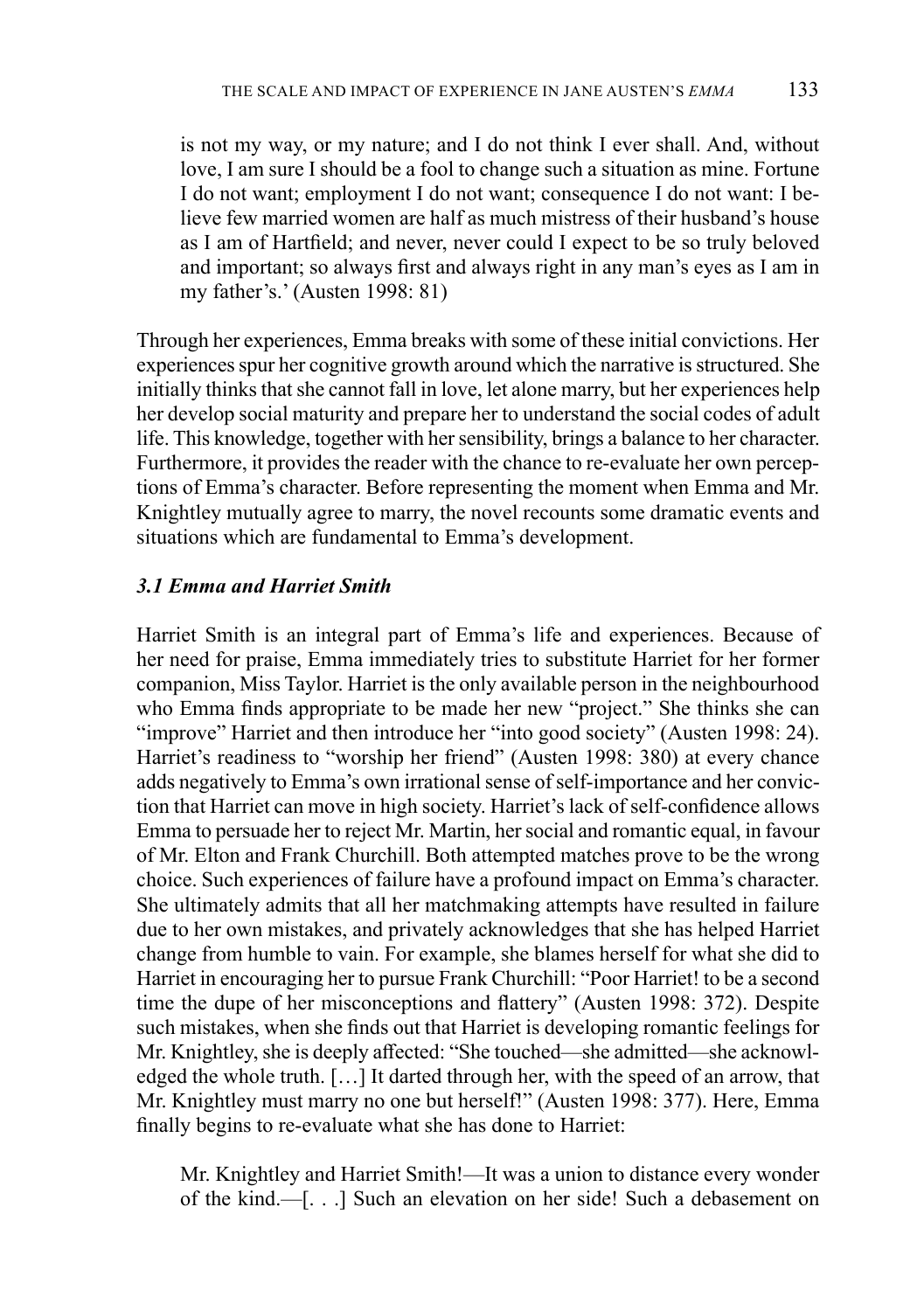his! [...]—Could it be?—No; it was impossible. And yet it was far, very far, from impossible.—Was it a new circumstance for a man of first-rate abilities to be captivated by very inferior powers? Was it new for one, perhaps too busy to seek, to be the prize of a girl who would seek him?—Was it new for anything in this world to be unequal, inconsistent, incongruous—or for chance and circumstance (as second causes) to direct the human fate? (Austen 1998: 382)

The possibility of a serious relationship between Harriet and Mr. Knightley evokes Emma's heightened emotions and contributes to her self-development. According to Ermarth (1998), "when Harriet discloses her interest in Mr. Knightley, Emma experiences the perturbing 'development of self' (III, xi, 321) that reminds her of her place" (161). Emma's envious evaluation of Harriet's interest in Mr. Knightley allows her to profoundly analyse the new situation. Unlike her previous evaluations of similar situations, Emma gets to the root of the problem this time. She also finds that she herself is the main cause of Harriet's belief that Mr. Knightley has feelings for her:

She had brought evil on Harriet, on herself, and she too much degree she herself feared, on Mr. Knightley.—Were this most unequal of all connexions to take place, on her must rest all the reproach of having given it a beginning; for his attachment, she must believe to be produced only by a consciousness of Harriet's;—and even were this not the case, he would never have known Harriet at all but for her folly. (Austen 1998: 382)

Through such critical reflections, Emma gradually learns to apply logic to her own imagination. In looking at her past actions, she identifies her own mistakes and belatedly agrees with Mr. Knightley that she has had a negative influence on Harriet. Having realised her mistake once her self-interest is at stake, Emma is now able to evaluate the new situation critically:

How Harriet could ever have had the presumption to raise her thoughts to Mr. Knightley!—How she could dare to fancy herself the chosen of such a man till actually assured of it!—But Harriet was less humble, had fewer scruples than formerly.—Her inferiority, whether of mind or situation, seemed little felt.—She had seemed more sensible of Mr. Elton's being to stoop in marrying her, than she now seemed of Mr. Knightley's.—Alas! was not that her own doing too? Who had been at pains to give Harriet notions of self-consequence but herself?—Who but herself had taught her, that she was to elevate herself if possible, and that her claims were great to a high worldly establishment?—If Harriet, from being humble, were grown vain, it was her doing too. (Austen 1998: 383)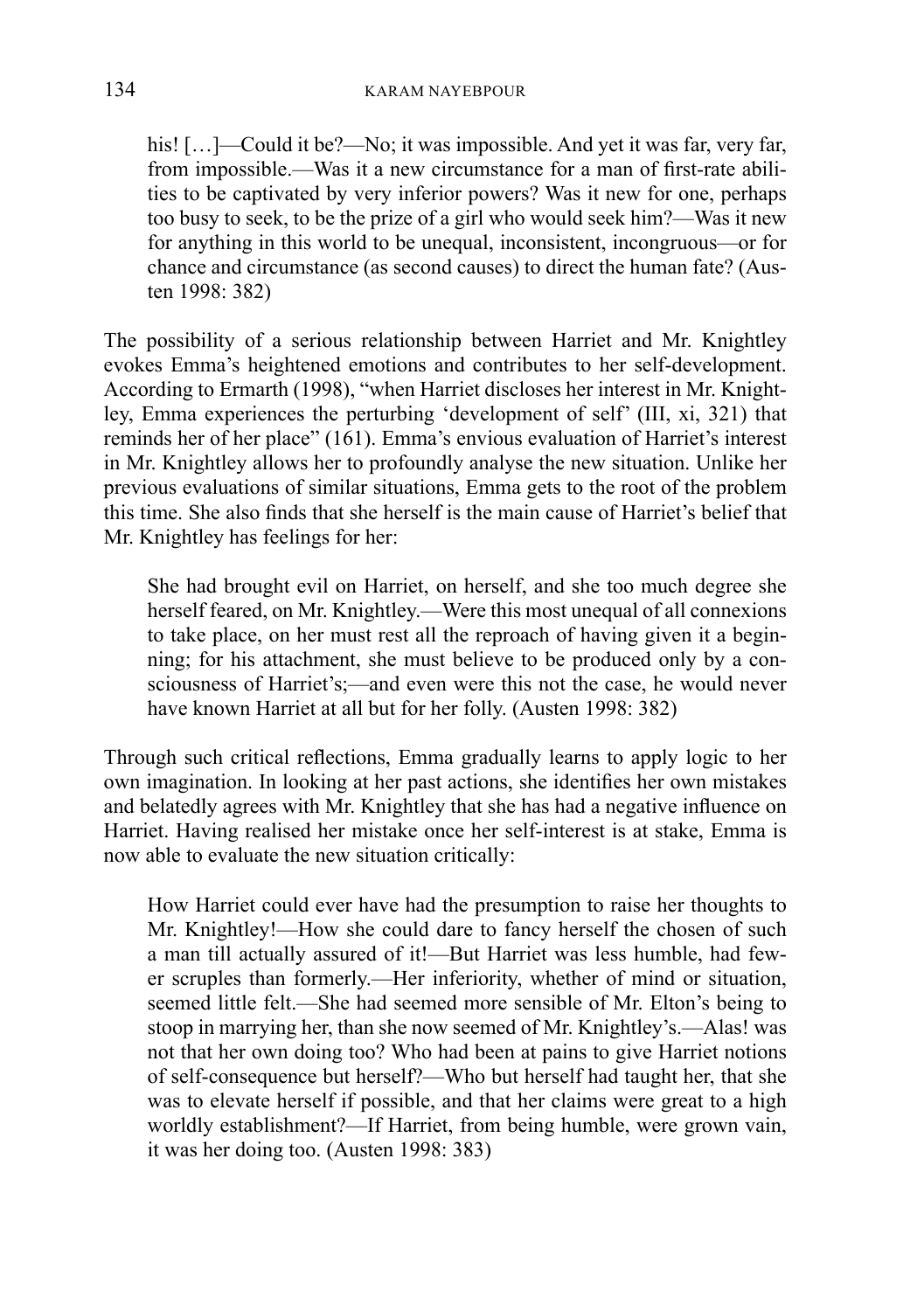This scene is the real moment of Emma's awakening. She rearranges her thoughts not only about her influence on Harriet, but also about her own character. When she looks deep into her heart and mind, she also discovers Mr. Knightley's love for her and blames herself for denying it for a long time. The qualia or the felt quality of her experience here deeply affects her manner of thinking:

The rest of the day, the following night, were hardly enough for her thoughts. [...] Every moment had brought a fresh surprize; and every surprize must be matter of humiliation to her.—How to understand it all! How to understand the deceptions she had been thus practising on herself, and living under!— The blunders, the blindness of her own head and heart! […] in every place, every posture, she perceived that she had acted most weakly; that she had been imposed on by others in a most mortifying degree; that she had been imposing on herself in a degree yet more mortifying; that she was wretched, and should probably find this day but the beginning of wretchedness. (Austen 1998: 381)

Emma learns from her own experiences through this self-reflective inner discourse. Similarly, Harriet also grows through her own experiences. Towards the end, she learns how to proclaim and defend her own thoughts, which are more realistic than the earlier fancies that Emma encouraged. When she reveals to Emma that she will "never marry," not because of Mr. Elton, but because of a person who is "so superior to Mr. Elton," she shows more self-esteem and determination. Although Emma misinterprets Harriet's words at the beginning of this speech, thinking that she is referring to Mr. Knightley, she evaluates the consequences of her words to Harriet by taking "a longer time for consideration" before she speaks to her. Instead of any attempt to impose her own thoughts on her, she encourages Harriet to be prudent:

'Consider what you are about. Perhaps it will be wisest in you to check your feelings while you can: at any rate do not let them carry you far, unless you are persuaded of his liking you. Be observant of him. Let his behaviour be the guide of your sensations. I give you this caution now, because I shall never speak to you again on the subject. I am determined against all interference. Henceforward I know nothing of the matter.' (Austen 1998: 316)

Emma's acquaintance with Harriet and her subsequent active involvement in the relationships between Mr. Martin and Harriet, Mr. Elton and Harriet and Frank Churchill and Harriet all help her to mature. Although she rarely admits her mistakes publicly, we can observe how she privately acknowledges some of her misconceptions about other people's intentions. The behavioural lessons she gains from such experiences help her to grow both emotionally and cognitively.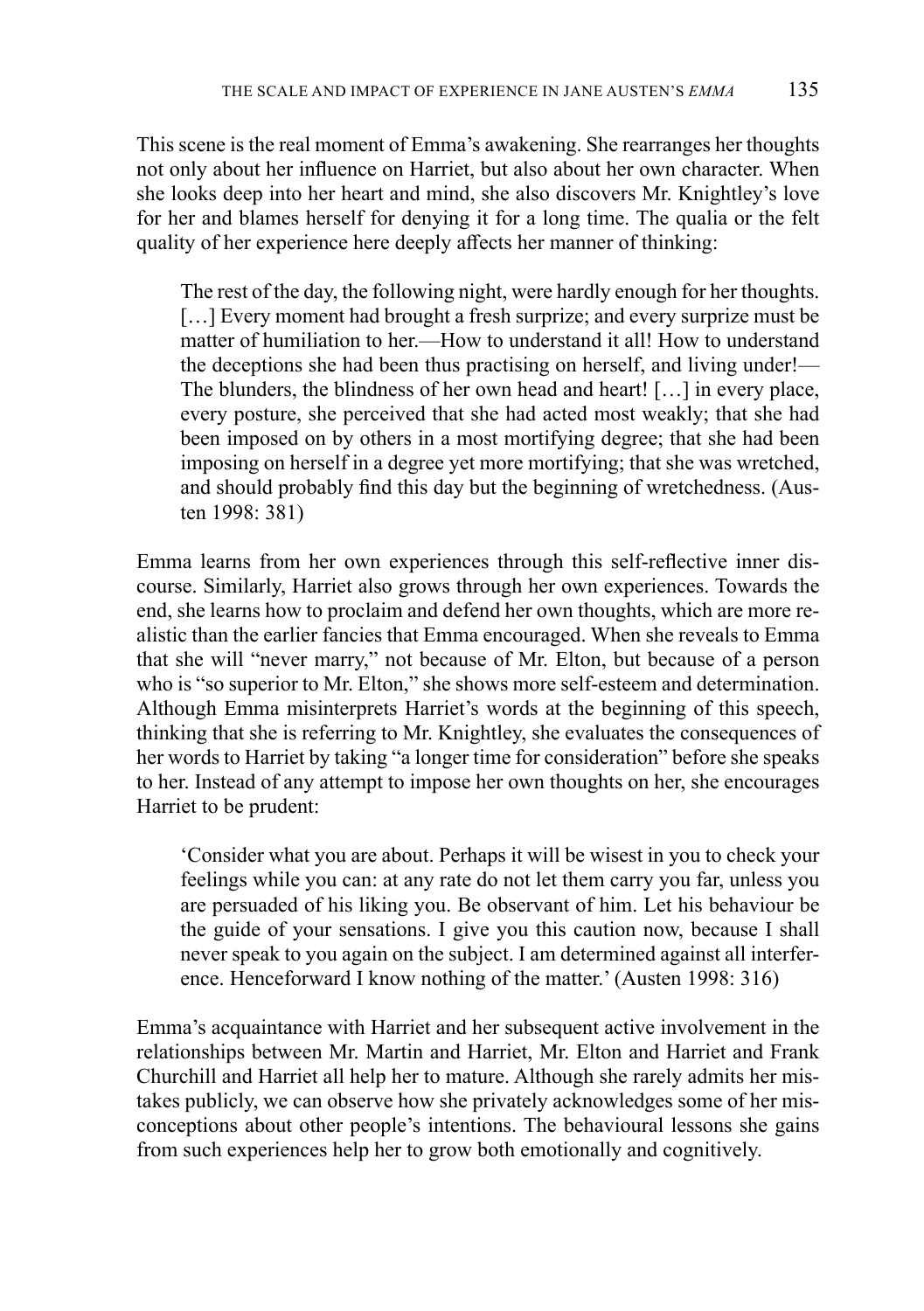## *3.2 Emma and Mr. Elton*

Emma's failure to match Harriet with Mr. Elton is the first narrative situation wherein her unquestioned reliance on her own inferences is shaken. Having dissuaded Harriet from accepting Mr. Martin's proposal at the beginning, Emma tries to match her with Mr. Elton, who is described by Mr. Knightley as "a very good sort of man, and a very respectable vicar of Highbury" (Austen 1998: 63). This leads to Emma's first serious disagreement with Mr. Knightley, who thinks that Robert Martin is a better match for Harriet than Mr. Elton. The narrative unfolds as Mr. Knightley predicts. Even before she meets Harriet, Emma is already concerned with Mr. Elton's situation. She misreads his reaction to the Westons' marriage ceremony, "'I thought when he [Mr. Elton] was joining their hands today, he looked so very much as if he would like to have the same kind office done for him!'" Here she colours facts with her own fancies, which is her usual way of evaluating such situations. Encouraged by Miss Taylor's marriage and the role she believes she played in making that happen, Emma feels obliged to do something for Mr. Elton and tries to channel all of Harriet's attention towards him. Emma encourages Harriet to reject Mr. Martin's proposal so that she can match her with a person of higher social status. Through the implications of the narrator and Mr. Knightley's open warning, however, the reader already knows that Emma is wrong in her evaluation of this situation, as Mr. Elton is not in love with Harriet but with Emma herself. Furthermore, the reader is able to identify that Emma's mistake mainly derives from her natural tendency to fictionalise factual issues. As we are told:

She was quite convinced of Mr. Elton's being in the fairest way of falling in love, if not in love already. She had no scruple with regard to him. He talked of Harriet, and praised her so warmly, that she could not suppose anything wanting which a little time would not add. His perception of the striking improvement of Harriet's manner, since her introduction at Hartfield, was not one of the least agreeable proofs of his growing attachment. (Austen 1998: 40–41)

Emma's imagination affects her behaviour; the more she observes Mr. Elton's (re) actions in different situations, the more she believes he is in love with Harriet. She also believes that Harriet's feelings for Mr. Elton are developing under her own "direction." Through her long moments of reflection rendered to us through free indirect thought mode, we can see how Emma plans the match for both characters:

Emma could not feel a doubt of having given Harriet's fancy a proper direction and raised the gratitude of her young vanity to a very good purpose, for she found her decidedly more sensible than before of Mr. Elton's being a remarkably handsome man, with most agreeable manners; and as she had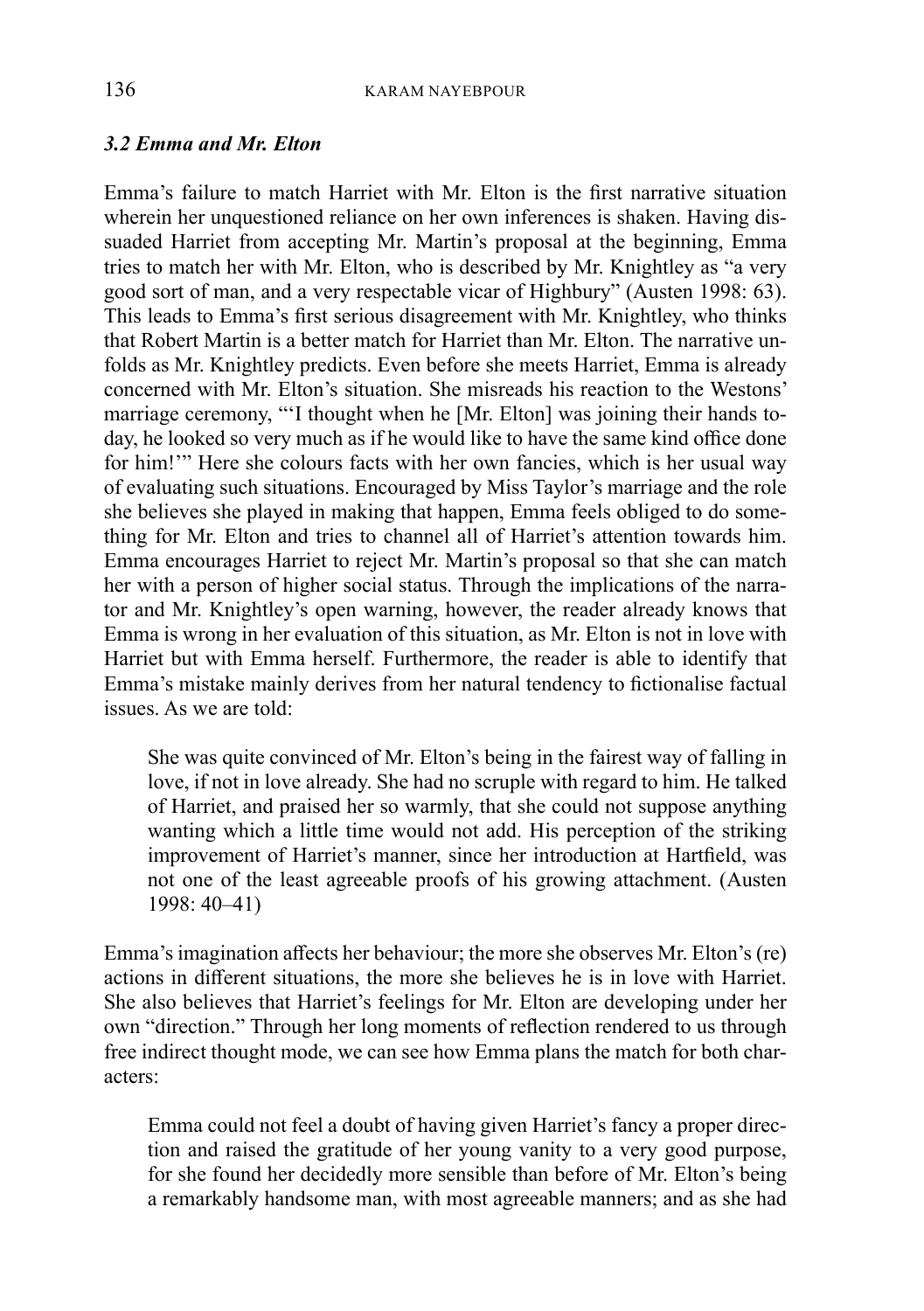no hesitation in following up the assurance of his admiration by agreeable hints, she was soon pretty confident of creating as much liking on Harriet's side, as there could be any occasion for. (Austen 1998: 40)

Following these counterfactual fancies, Emma wrongly interprets a charade given to her by Mr. Elton, making an incorrect inference about the last two lines of the charade, "'Thy ready wit the word will soon supply, / May its approval beam, in that soft eye!'" She involuntarily assigns (irrelevant) references to the main words in these lines based on her own fancies:

She cast her eye over it, pondered, caught the meaning, read it through again to be quite certain, and quite mistress of the lines, and then passing it to Harriet, sat happily smiling, and saying to herself, [. . .] "Very well, Mr. Elton, very well, indeed. I have read worse charades. [. . .] This is saying very plainly- 'Pray, Miss Smith, give me leave to pay my addresses to you. Approve my charade and my intentions in the same glance.'" (Austen 1998: 69)

Emma uses this interpretation to further reject what Mr. Knightley once said about Mr. Elton: "'Ah! Mr. Knightley, I wish you had the benefit of this; I think this would convince you. For once in your life you would be obliged to own yourself mistaken. An excellent charade indeed! and very much to the purpose. Things must come to a crisis soon now'" (Austen 1998: 69). Despite her baseless evaluations, Mr. Knightley rightly thinks that Emma misunderstands Mr. Elton's intentions. His description of Mr. Elton reveals the degree to which he knows people, as well as showing how much he cares for Emma. This is the second time in the novel that he benevolently tries to help Emma so that she can understand her mistake:

"Depend upon it, Elton will not do. Elton is a very good sort of man, and a very respectable vicar of Highbury, but not at all likely to make an imprudent match. He knows the value of a good income as well as anybody. Elton may talk sentimentally, but he will act rationally. He is as well acquainted with his own claims, as you can be with Harriet's. He knows that he is a very handsome young man, and a great favourite wherever he goes…" (Austen 1998: 63)

Mr. Knightley's evaluation of Mr. Elton and Harriet as an "imprudent match" implies the imprudent nature of Emma's behaviour generally. As he suggests, she is unable to think about the consequences of her own fancies, as she fails to differentiate between sentimentality and rationality. Mr. Knightley warns Emma about her mistakes whenever he has the chance, telling her, for example, that she is unknowingly encouraging Mr. Elton's feelings for her through her own actions. He tries to make her understand that Mr. Elton is not interested in Harriet, but in Emma herself, and that she has caused that. Their dialogue on this subject reveals their two diverging patterns of thought: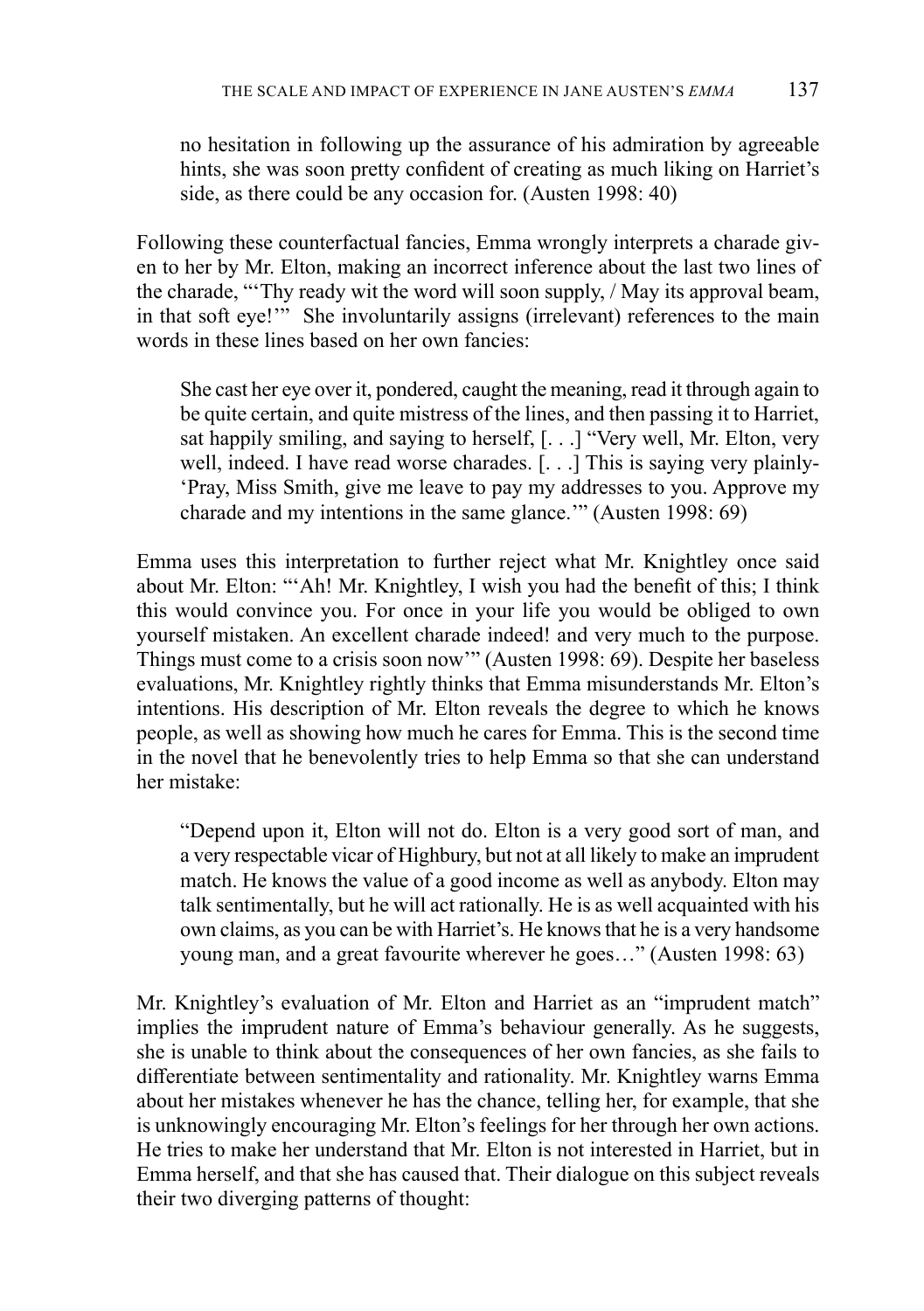"… he seems to have a great deal of good-will towards *you*."

"Me!" she replied with a smile of astonishment, "are you imagining me to be Mr. Elton's object?"

"Such an imagination has crossed me, I own, Emma; and if it never occurred to you before, you may as well take it into consideration now."

"Mr. Elton in love with me!—What an idea!"

"I do not say it is so; but you will do well to consider whether it is so or not, and to regulate your behaviour accordingly. I think your manners to him encouraging. I speak as a friend, Emma. You had better look about you, and ascertain what you do, and what you mean to do."

"I thank you; but I assure you you are quite mistaken. Mr. Elton and I are very good friends, and nothing more…" (Austen 1998: 105–106)

Emma's reaction to Mr. Knightley's warnings reveals two aspects of her character. First, it displays her inability to read people's thoughts and intentions from their behaviour. Second, it shows the degree to which she is resistant to any viewpoints besides her own. Her evaluation of Mr. Knightley's words after his departure reveals her tremendous self-confidence. She denounces him as a person whose "blunder [...] often arise[s] from a partial knowledge of circumstances" (Austen 1998: 106). In re-evaluating her argument with Mr. Knightley and using his own discourse against him, Emma not only rejects his thoughts, but also accuses him of not having sound judgement, as he is making the "mistakes which people of high pretensions to judgment are for ever falling into" (Austen 1998: 106). As a result, she increasingly feels dissatisfied with the way Mr. Knightley thinks about her ability to judge, although she finally discovers that he is correct.

On hearing Mr. Elton's confession of his love for her, Emma admits her mistake, saying "'I have been in a most complete error with respect to your views, till this moment'" (Austen 1998: 123). For the first time in the novel, Emma faithfully reflects on her actions. Although this event affects her deeply, it does not bring about a fundamental change in her evaluation system:

Emma sat down to think and be miserable.—It was a wretched business indeed!—Such an overthrow of every thing she had been wishing for!— Such a development of every thing most unwelcome!—Such a blow for Harriet!—that was the worst of all. Every part of it brought pain and humiliation, of some sort or other; but, compared with the evil to Harriet, all was light; and she would gladly have submitted to feel yet more mistaken—more in error—more disgraced by mis-judgment, than she actually was, could the effects of her blunders have been confined to herself. (Austen 1998: 125)

Emma's emotions here, aroused by the unwanted consequences of her lived experiences, do not bring about a substantial change in her evaluations. Despite her awareness of the major part she has played in what happened between Mr. Elton and Harriet, Emma seems not to learn any lessons about her own judgment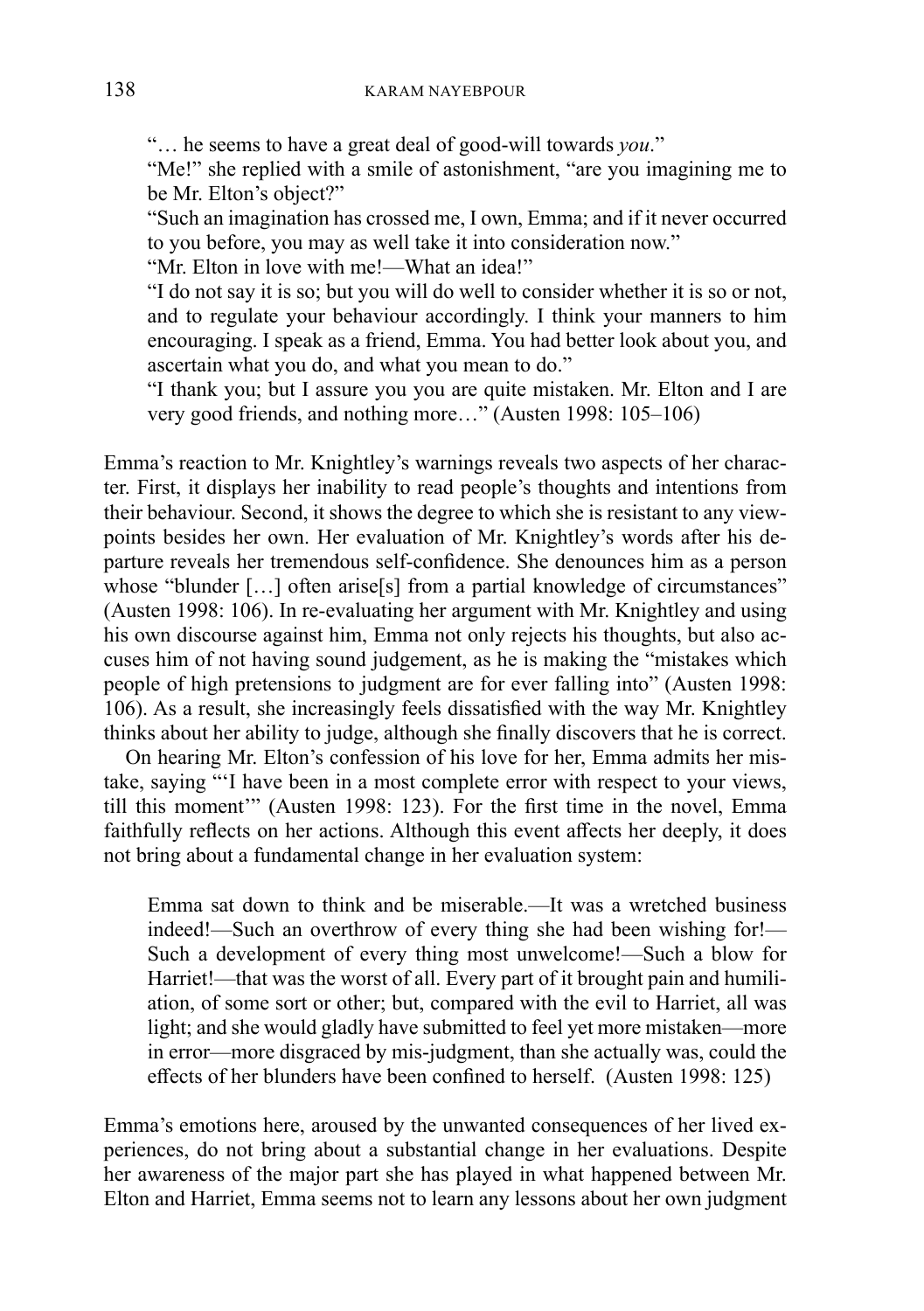from this event. Her failure to match Harriet with Frank Churchill and her own temporary affair with him, however, enhance Emma's tendency to re-evaluate her actions and thoughts before the remarkable transformation in her perspective.

#### *3.3 Emma and Frank Churchill*

Emma's experience with Frank Churchill raises her awareness of her mistakes. Frank Churchill's presence reveals the dominant aspects of Emma's character even more. When Mr. Knightley criticises Frank for suddenly going to London "merely to have his hair cut short [...] just the trifling, silly fellow I took him for" (Austen 1998: 191), it arouses Emma's emotional defence of her new object of desire. Having heard about Frank Churchill's return from London, she reflects on his actions, while at the same time evaluating Mr. Knightley's derogatory comment about him:

"I do not know whether it ought to be so, but certainly silly things do cease to be silly if they are done by sensible people in an impudent way. Wickedness is always wickedness, but folly is not always folly.—It depends upon the character of those who handle it. Mr. Knightley, he is not a trifling, silly young man. […]—No, I am perfectly sure that he is not trifling or silly." (Austen 1998: 196)

This defence of Frank Churchill, coloured by her fancies, gradually leads Emma towards the thought that he is "more in love with her than Emma had supposed" (Austen 1998: 241) Nevertheless, just as she was unable to identify Mr. Elton's love for herself, she is unable to identify Frank's love for Jane Fairfax. This misidentification derives from her tendency to ascribe wrong or non-existent intentions both to herself and to others. When she reviews her attachment to Frank, she sees "no doubt of her being in love" despite the fact that she finds "the conclusion of every imaginary declaration on his side was that she refused him" (Austen 1998: 243). Through identifying her ambivalence towards Frank, Emma begins to recognise her own uncertainty, and even ignorance, about what she really feels.

The determinate nature of Emma's thoughts and actions, however, changes during the third part of the novel. She admits to herself that "her own attachment [to Frank] had really subsided into a mere nothing; it was not worth thinking of" (Austen 1998: 291). Having suppressed her own interest in Frank, Emma observes him closely, as she hopes to match him with Harriet. Her intention to do so is, again, not only for the sake of her friend. Instead, she pursues aretaliation against her own previous failure. Ignoring Mr. Knightley's negative evaluation of Frank Churchill's character and intentions, she provokes Harriet's interest in Frank. The announcement of Frank Churchill's and Jane Fairfax's secret engagement drives Emma to acknowledge her own mistakes and inspires pity for Harriet: "'Harriet, poor Harriet!'—Those were the words; in them lay the tormenting ideas which Emma could not get rid of, and which constituted the real misery of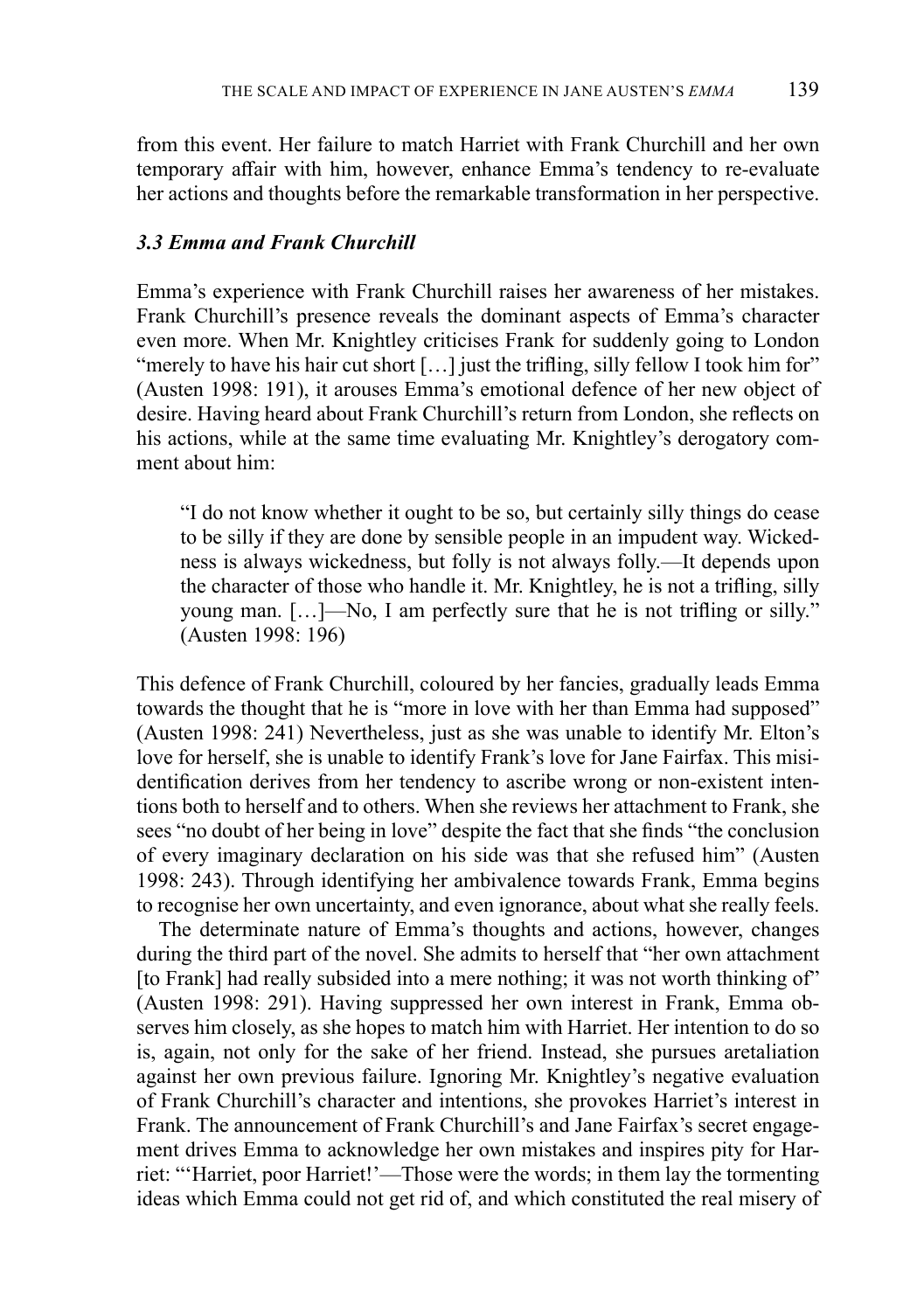the business to her" (Austen 1998: 371). It also arouses her own critical re-evaluation of the process that she has manipulated. She admits that, more than anyone else, she is responsible for the situation: "Frank Churchill had behaved very ill [...] but it was not so much his behaviour as her own, which made her so angry with him. It was the scrape which he had drawn her into on Harriet's account, that gave the deepest hue to his offence" (Austen 1998: 371–372). For the first time in the novel, she acknowledges the validity of Mr. Knightley's precautions, "Mr. Knightley had spoken prophetically, when he once said, 'Emma, you have been no friend to Harriet Smith'" (Austen 1998: 372). Comparing this situation to the Mr. Elton incident, Emma here blames herself more seriously for causing Harriet's pain. This time, a change in her attitude towards her own (mis)deeds shows itself. However, she still thinks that she cannot be considered the "sole and original author" of her friend's "mischief," and she regrets that she did not use her own "influence" to stop her friend from the misery:

She was afraid she had done her nothing but disservice.—It was true that she had not to charge herself, in this instance as in the former, with being the sole and original author of the mischief; with having suggested such feelings as might otherwise never have entered Harriet's imagination; for Harriet had acknowledged her admiration and preference of Frank Churchill before she had ever given her a hint on the subject; but she felt completely guilty of having encouraged what she might have repressed. She might have prevented the indulgence and increase of such sentiments. Her influence would have been enough. And now she was very conscious that she ought to have prevented them. (Austen 1998: 372)

This experience has a profound psychological impact on Emma. Together with the other experiences she goes through in the novel, it enhances her awareness of perspectives outside her own. Her later confession to Mr. Knightley is one of the effects of this incident. She gradually understands that her "common sense" is insufficient to identify what is right and what is wrong for herself and for others. This experience is an important step of her cognitive development. For the first time in the novel, she accepts that she needs more (than) everyday sense to understand these issues, "she felt that she had been risking her friend's happiness on most insufficient grounds. Common sense would have directed her to tell Harriet, that she must not allow herself to think of him, and that there were five hundred chances to one against his ever caring for her.—'But, with common sense,' she added, 'I am afraid I have had little to do'" (Austen 1998: 372).

Emma gains some self-knowledge through her experiences with Frank Churchill and recognises that she shares some of his character traits. When they see each other in the novel's final scene, they share "a number of embarrassing recollections" about their experiences (Austen 1998: 440). Emma is also aware that both of their marriages have something in common, since Mr. Knightley and Jane Fairfax are their superiors. Such a mutual understanding and confession brings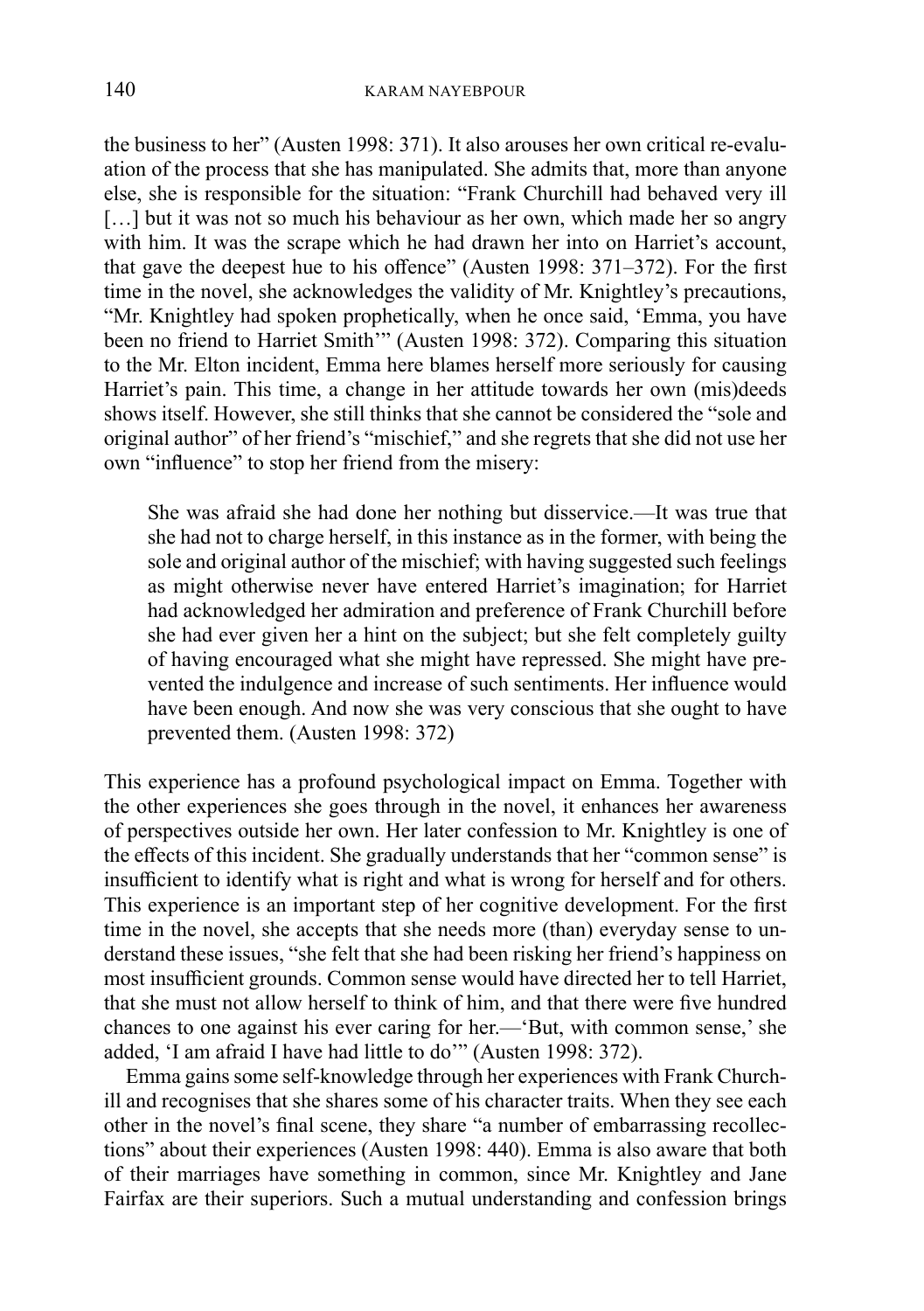about narrative justice in the end:

'If not in our dispositions,' she presently added, with a look of true sensibility, 'there is a likeness in our destiny; the destiny which bids fair to connect us with two characters so much superior to our own.'

'True, true,' he answered, warmly. 'No, not true on your side. You can have no superior, but most true on mine.—She is a complete angel.' (Austen 1998: 442)

Accordingly, it is through Frank Churchill that Emma indirectly confesses her own misperceptions and flawed evaluations about Jane Fairfax. Since this is the last scene of the novel, it shows that Emma's change is not temporal or limited to her interactions with one person or event. Instead, it is a profound behavioural transformation. Her experiences with Jane Fairfax and Miss Bates prior to this transformation also contribute to her emotional and cognitive development.

## *3.4 Emma, Jane Fairfax and Miss Bates*

Emma's judgements and perceptions about Jane Fairfax and her aunt Miss Bates are initially negative. These lead to some bitter, but constructive, disagreements with Mr. Knightley and Emma's eventual realisation of her mistakes, which contributes to the change in her attitudes towards the other characters. Before Jane arrives in Highbury, Miss Bates incessantly talks about the letters Jane sends to them from London, and Emma's jealousy of her is apparent from the very beginning. The moment she is told that Jane is going to come back to Highbury, Emma begins her long and detailed process of speculation about what Jane's motives could be for returning:

"One might guess twenty things without guessing exactly the right; but I am sure there must be a particular cause for her chusing to come to Highbury instead of going with the Campbells to Ireland. Here, she must be leading a life of privation and penance; there it would have been all enjoyment. As to the pretence of trying her native air, I look upon that as a mere excuse." (Austen 1998: 201)

She concludes that the reason Jane is leaving the Campbells in London is that she is in love with their would-be son-in-law, Mr. Dixon. Through fictionalising what she knows nothing about (or only knows partially), Emma invents reasons for disliking Jane. However, the true nature of her dislike can be seen in Mr. Knightley's evaluation:

Why she did not like Jane Fairfax might be a difficult question to answer; Mr. Knightley had once told her it was because she saw in her the really accomplished young woman, which she wanted to be thought herself; and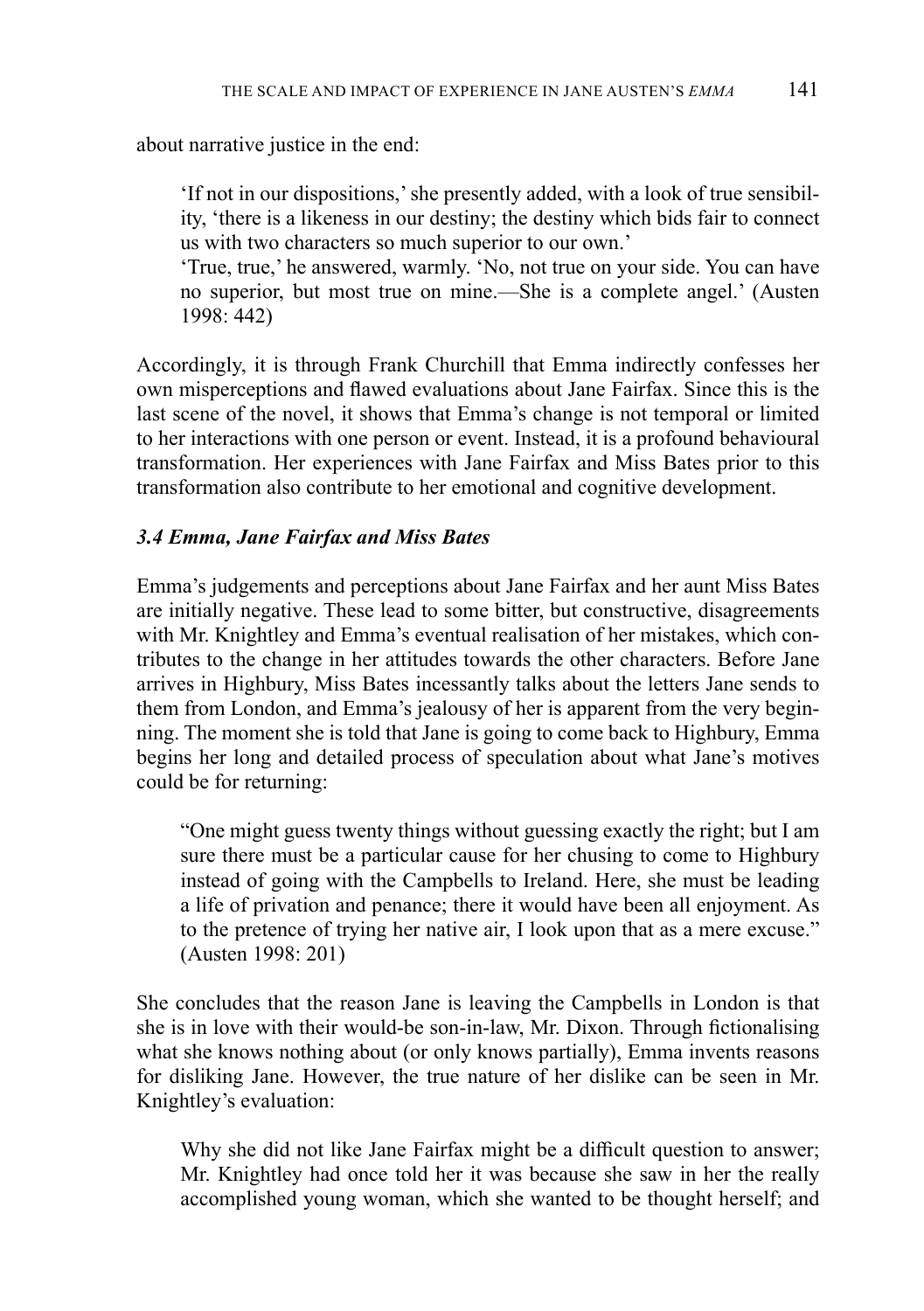though the accusation had been eagerly refuted at the time, there were moments of self-examination in which her conscience could not quite acquit her. (Austen 1998: 154)

Emma's presuppositions and pride, therefore, act as insurmountable obstacles to her correct evaluation of Jane Fairfax's character. Even more than her mistake about Mr. Elton, this experience reveals some dark aspects of Emma's character. The fact that she is unable to rationalise her own interpretation of Jane Fairfax's situation, even to herself, shows the unconvincing nature of her own system of reason. She finds herself unable to fully interpret her feelings about Jane:

But 'she could never get acquainted with her: she did not know how it was, but there was such coldness and reserve—such apparent indifference whether she pleased or not—and then, her aunt was such an eternal talker!—and she was made such a fuss with by everybody!—and it had been always imagined that they were to be so intimate—because their ages were the same, everybody had supposed they must be so fond of each other.' These were her reasons—she had no better. (Austen 1998: 154)

Emma's "self-examination" about her feelings towards Jane Fairfax, as well as her evaluation of her motives, however, leads her towards a recognition of Jane Fairfax's true nature. As a result of her critical reflections, triggered by Mr. Knightley's comments on the situation, she is able to base her evaluations of Jane's character on contextual realities rather than her own jealousy. When Harriet compares Emma's skill on the piano to that of Jane Fairfax, Emma explicitly denies the comparison:

'Oh! if I could but play as well as you and Miss Fairfax!' 'Don't class us together, Harriet. My playing is no more like hers than a lamp is like sunshine.' (Austen 1998: 214)

This dismissal of Harriet's flattery is not an emotional reaction to the situation, but a rational one based on evidence. The fact that she can finally approve of Jane Fairfax by the novel's end reveals how Emma gradually experiences a cognitive development in her character. For example, when Frank mentions her theory about Jane and Mr. Dixon at the end of the novel, Emma exclaims, "'I can never think of it […] without extreme shame'" (Austen 1998: 441). Here she questions the validity of her own evaluation system, and blames herself for her misconceptions. Such a discovery enables her to evaluate the situation not solely from the perspective of her own self-interest, but from other perspectives as well. The same kind of change is also boosted by her experiences with Miss Bates.

Miss Bates is a spinster in her forties. She is well loved in Highbury society, as she connects its residents to each other through participating in the gossip culture of the neighbourhood. During a party, Emma, anxious about what the others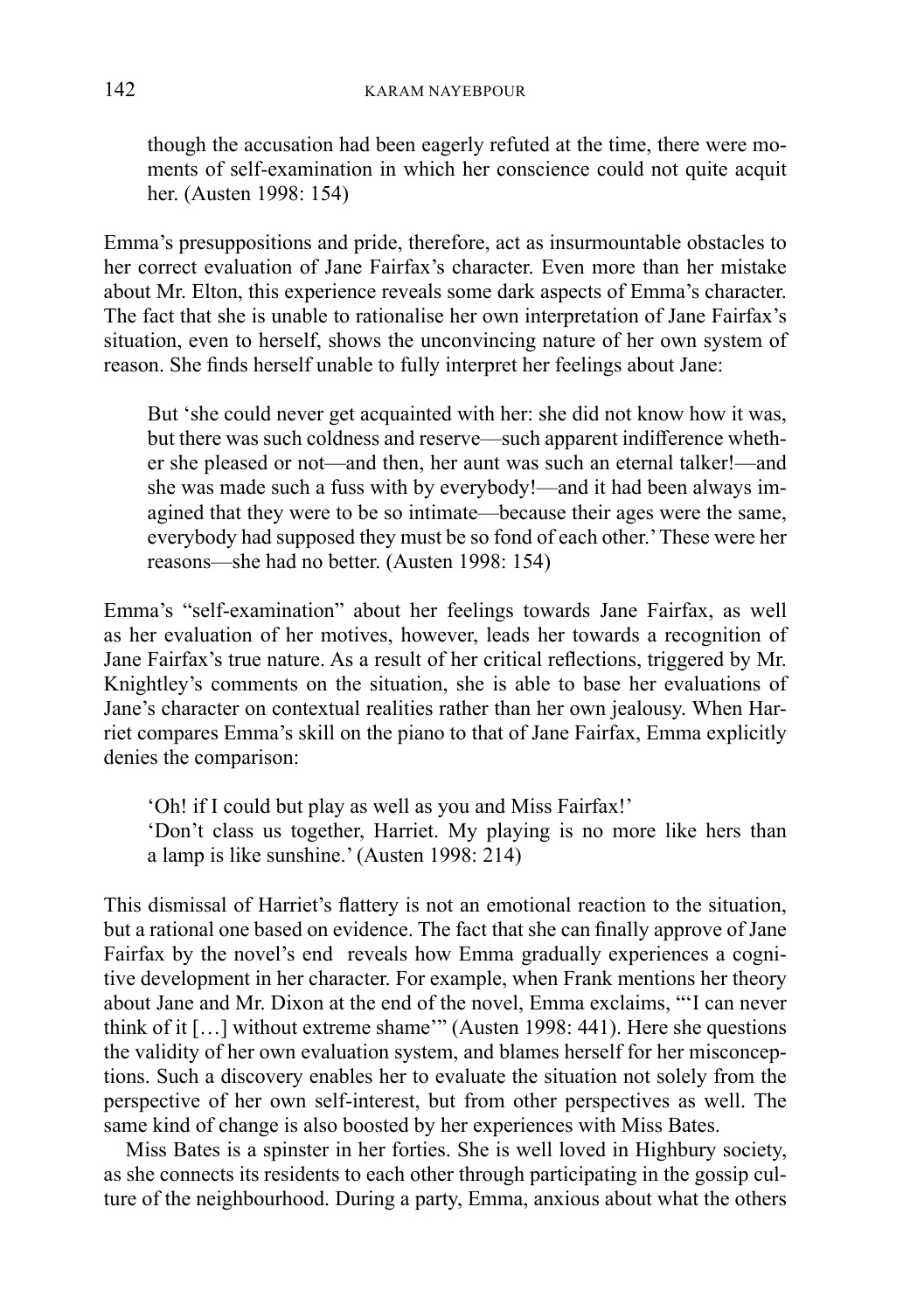might think about her talking with Frank Churchill, suddenly desires to know what they "may all be thinking of" (Austen 1998: 342). Frank says that Emma demands of each of them "either one thing very clever, be it prose or verse, original or repeated, or two things moderately clever, or three things very dull indeed, and she engages to laugh heartily at them all" (Austen 1998: 342). Miss Bates' reaction to this demand is as follows:

'Oh! very well,' exclaimed Miss Bates, 'then I need not be uneasy. 'Three things very dull indeed.' That will just do for me, you know. I shall be sure to say three dull things as soon as ever I open my mouth, shan't I?—(looking round with the most good-humoured dependence on everybody's assent)- Do not you all think I shall?' (Austen 1998: 343)

Emma's reaction to Miss Bates' sincere discourse is deeply pejorative: "'Ah! Ma'am, but there may be a difficulty. Pardon me—but you will be limited as to number-only three at once'" (Austen 1998: 343). The omniscient narrator's subsequent comment shows both the deep impact of Emma's words on Miss Bates and the awareness of their destructive impact by everyone around her, "when it burst on her, it could not anger, though a slight blush showed that it could pain her" (Austen 1998: 343). Despite the fact that Miss Bates is visibly hurt, Emma only recognises the pain she has caused through her re-evaluations of the situation when speaking with Mr. Knightley. When Mr. Knightley condemns her for her disrespectful comment to Miss Bates, she is deeply affected, not because of Miss Bates's feelings, but because of the impact of her misbehaviour on Mr. Knightley himself. She shows some signs of emotional attachment to Mr. Knightley for the first time when she realises how he has tried to improve and modify her thoughts:

She was vexed beyond what could have been expressed—almost beyond what she could conceal. Never had she felt so agitated, mortified, grieved, at any circumstance in her life. She was most forcibly struck. The truth of this representation there was no denying. She felt it at her heart. How could she have been so brutal, so cruel to Miss Bates! How could she have exposed herself to such ill opinion in any one she valued! And how suffer him to leave her without saying one word of gratitude, of concurrence, of common kindness! (Austen 1998: 348)

Emma's recollection of the scene influences her thoughts seriously. She finds herself in love with Mr. Knightley: "time did not compose her. As she reflected more, she seemed but to feel it more. She never had been so depressed" (Austen 1998: 348). Consequently, she tries to correct her mistakes. Although she primarily does so in order to improve her standing with Mr. Knightley, when she goes to Miss Bates' house to apologise, she experiences a perspectival change that goes beyond Mr. Knightley's good opinion of her: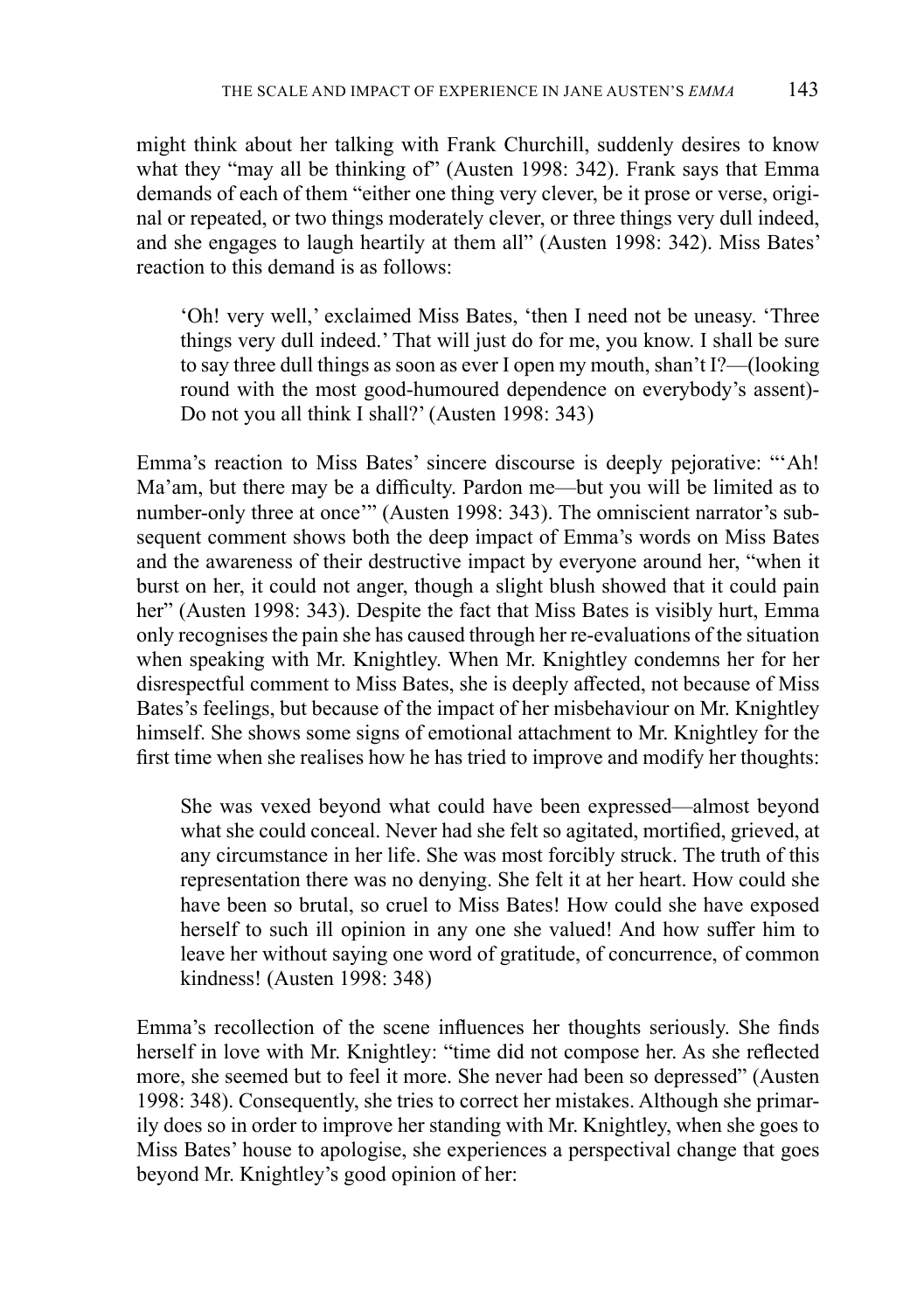Emma was most sincerely interested. Her heart had been long growing kinder towards Jane; and this picture of her present sufferings acted as a cure of every former ungenerous suspicion, and left her nothing but pity; [. . .] She spoke as she felt, with earnest regret and solicitude—sincerely wishing that the circumstances which she collected from Miss Bates to be now actually determined on, might be as much for Miss Fairfax's advantage and comfort as possible. (Austen 1998: 351)

Her positive evaluation of Miss Bates and Jane Fairfax improves her judgment, and it is only after this growth that the novel allows Emma and Mr. Knightley to express their love for each other publicly.

## *3.5 Emma and Mr. Knightley*

Mr. Knightley is the only character who accompanies Emma throughout all the narrative's events and situations and really cares about her behaviour. That is why their marriage at the end of the novel does not surprise the reader since, as Wiltshire states, "it is almost as if Austen were presenting Emma and Mr. Knightley as an already married couple" (75). Emma, nevertheless, denies her interest in Mr. Knightley or, as Wiltshire points out, her "desire for Mr. Knightley (as distinct from her admiration and regard for him) is out of her own awareness – impeded by her devotion to her father" (73). Their marriage implies both their similarities and the fact that he will protect her from the dangers of her own imagination.

Mr. Knightley is represented as the only character who has the emotional and cognitive capacity to identify Emma's mistakes and talk to her about them. He criticises her publically for her thoughts and deeds in different situations. His comments, however, are mostly disturbing to her, since she is not accustomed to be questioned, "Mr. Knightley loves to find fault with me" (Austen 1998: 12). He intends to help her refine her character, and his evaluations of her behaviour throughout the novel reveal the difference between the real Emma and the Emma he thinks she should be. Despite his efforts, it is only after experiencing the critical events with Harriet, Robert Martin, Mr. Elton, Miss Bates, Jane Fairfax and Frank Churchill that Emma finally is able to admit Mr. Knightley's rational superiority in the last scene of the novel: "What had she to wish for? Nothing, but to grow more worthy of him, whose intentions and judgment had been ever so superior to her own. Nothing, but that the lessons of her past folly might teach her humility and circumspection in future" (Austen 1998: 439). This new Emma is the result of both Mr. Knightley's persistent attention and their mutual love. Thus, she endorses the imprudent nature of her own past actions and in doing so consciously combines her own evaluations with Mr. Knightley's rational side. Her confessional discourse towards the novel's end mainly derives from her experiences of failed matchmaking.

The fundamental change in Emma's character, therefore, could hardly happen without Mr. Knightley's presence. At the beginning of the novel, mesmerised by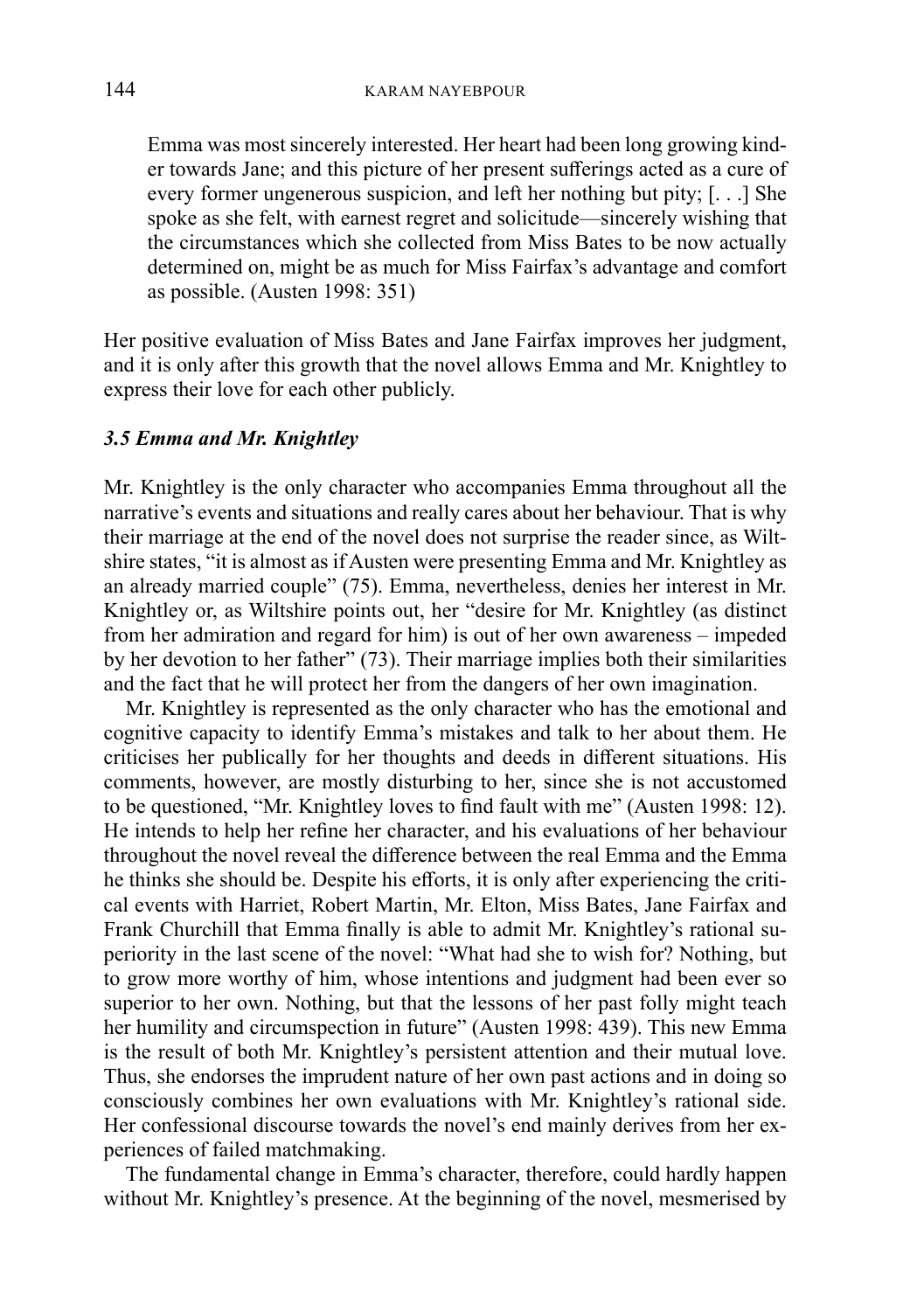the role she thinks she played in Miss Taylor's and Mr. Weston's marriage, Emma boasts of her "success" to her father and Mr. Knightley, saying,

'And you have forgotten one matter of joy to me,' said Emma, 'and a very considerable one—that I made the match myself. I made the match, you know, four years ago; and to have it take place, and be proved in the right, when so many people said Mr. Weston would never marry again, may comfort me for anything.' (Austen 1998: 13)

Emma's interpretation of the marriage provokes Mr. Knightley's profound disagreement. The scene also carries a teleological significance for both Emma and for the novel's plot. Nearly all the succeeding narrative events show that Mr. Knightley was right by asking Emma to take precautions in her actions for her own sake. It also reveals how Emma finally agrees with Mr. Knightley:

"I do not understand what you mean by 'success,'" said Mr. Knightley. "Success supposes endeavour. Your time has been properly and delicately spent, if you have been endeavouring for the last four years to bring about this marriage […] But if, which I rather imagine, your making the match, as you call it, means only your planning it, your saying to yourself one idle day, 'I think it would be a very good thing for Miss Taylor if Mr. Weston were to marry her,' and saying it again to yourself every now and then afterwards, why do you talk of success? Where is your merit? What are you proud of? You made a lucky guess; and that is all that can be said." (Austen 1998: 14)

This is the first narrative situation when Mr. Knightley openly criticises Emma for overemphasising her fancies. Implying the supremacy of performing any practical action over simply thinking about it, he blames her for relying on her imagination alone. In this way, as Ermarth points out, Mr. Knightley "directly provides corrective pressure" (149) on Emma throughout the narrative.

When Emma slightly criticises Mr. Knightley, telling him "'our opinions are sometimes very different," his response reveals what he considers to be the main sources of her deficiencies: "'If you were as much guided by nature in your estimate of men and women, and as little under the power of fancy and whim in your dealings with them. […] I have still the advantage of you by sixteen years' experience, and by not being a pretty young woman and a spoiled child'" (Austen 1998: 93). As a result of their close interaction and exchange of ideas, Mr. Knightley makes Emma's change possible. Acting against her previous criticism, she gradually shows affection towards him. For example, when Mrs. Weston talks about the possibility of Mr. Knightley's marriage to Jane Fairfax, Emma exclaims: "'Mr. Knightley must not marry'" (Austen 1998: 207). She calls it a "mad thing" (Austen 1998: 208) which is "evil to himself" (Austen 1998: 20). The idea of his marriage awakens Emma's unconscious romantic feelings towards him.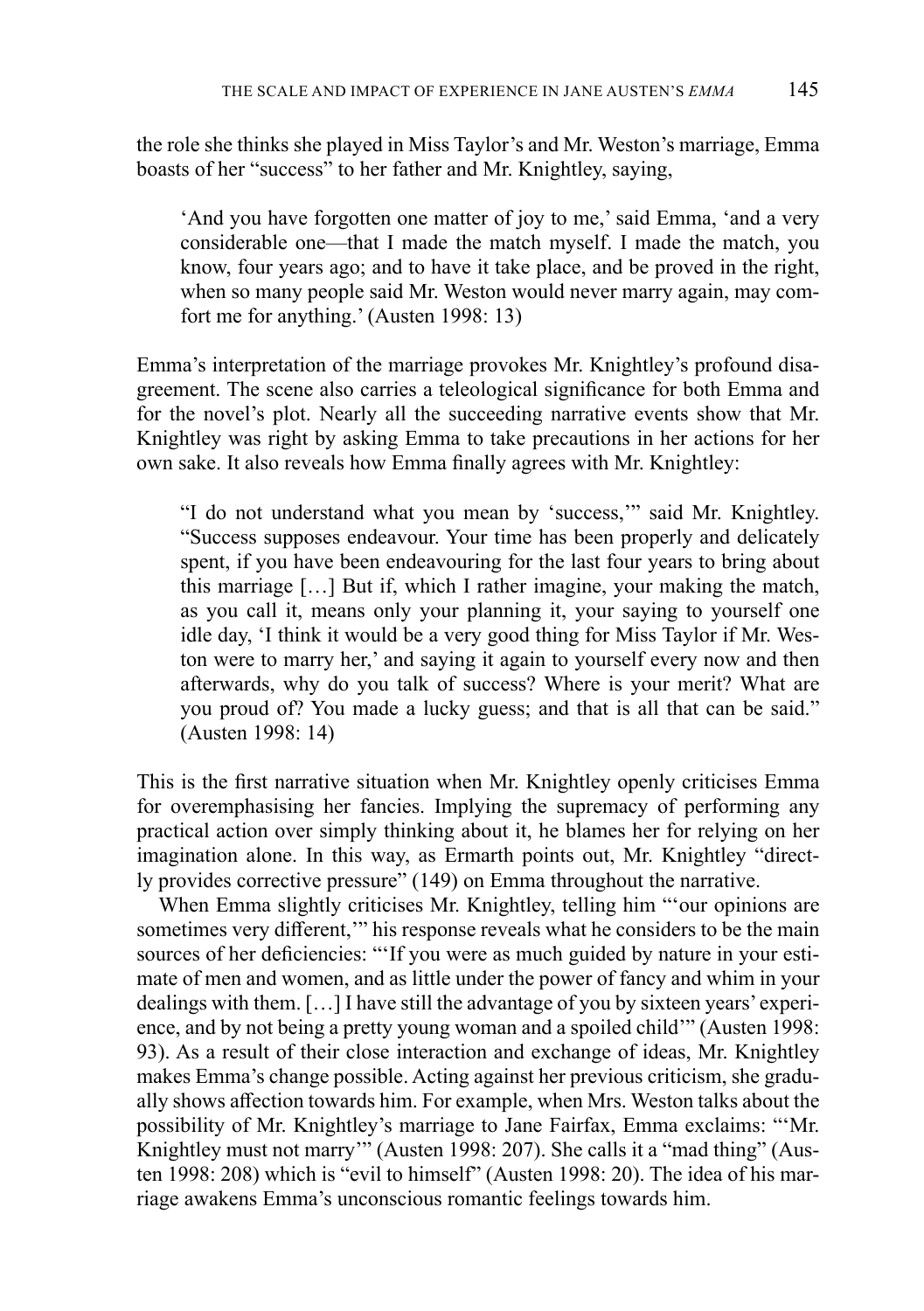When Mr. Knightley reminds Emma that the Eltons' insulting behaviour at the ball was due to the fact that she "did want him to marry Harriet," their conversation changes into an exchange of thoughts leading them to mutual confession. Mr. Knightley's maturity helps him to extract Emma's first open repentance. Instead of telling her what to do, he emboldens her to (re)configure her own evaluations and thoughts based on reality:

"I shall not scold you. I leave you to your own reflections."

"Can you trust me with such flatterers?—Does my vain spirit ever tell me I am wrong?"

"Not your vain spirit, but your serious spirit.—If one leads you wrong, I am sure the other tells you of it." (Austen 1998: 305)

Emma's experiences with Mr. Knightley gradually help her to identify and admit her misconception about Mr. Elton: "'I do own myself to have been completely mistaken in Mr. Elton. There is a littleness about him which you discovered, and which I did not: and I was fully convinced of his being in love with Harriet. It was through a series of strange blunders!'" (Austen 1998: 305–306). As a result of her sincere discourse, Mr. Knightley is also encouraged to admit his previous flawed evaluation of Harriet:

"And, in return for your acknowledging so much, I will do you the justice to say, that you would have chosen for him better than he has chosen for himself.—Harriet Smith has some first-rate qualities, which Mrs. Elton is totally without. An unpretending, single-minded, artless girl—infinitely to be preferred by any man of sense and taste to such a woman as Mrs. Elton. I found Harriet more conversable than I expected." (Austen 1998: 306)

Such a mutually-reassuring discourse is satisfactory to both sides, and it makes their marriage possible. It is only after experiencing such reflective moments that Emma can express her love for Mr. Knightley. She is surprised by her fresh emotion: "'How long had Mr. Knightley been so dear to her, as every feeling declared him now to be? When had his influence, such influence begun?— When had he succeeded to that place in her affection, which Frank Churchill had once, for a short period, occupied?'" (Austen 1998: 381). Emma evaluates the nature of her new self by comparing her love for Mr. Knightley to the romantic feeling she once felt for Frank Churchill:

She saw that there never had been a time when she did not consider Mr. Knightley as infinitely the superior, or when his regard for her had not been infinitely the most dear. She saw, that in persuading herself, in fancying, in acting to the contrary, she had been entirely under a delusion, totally ignorant of her own heart—and, in short, that she had never really cared for Frank Churchill at all! (Austen 1998: 381)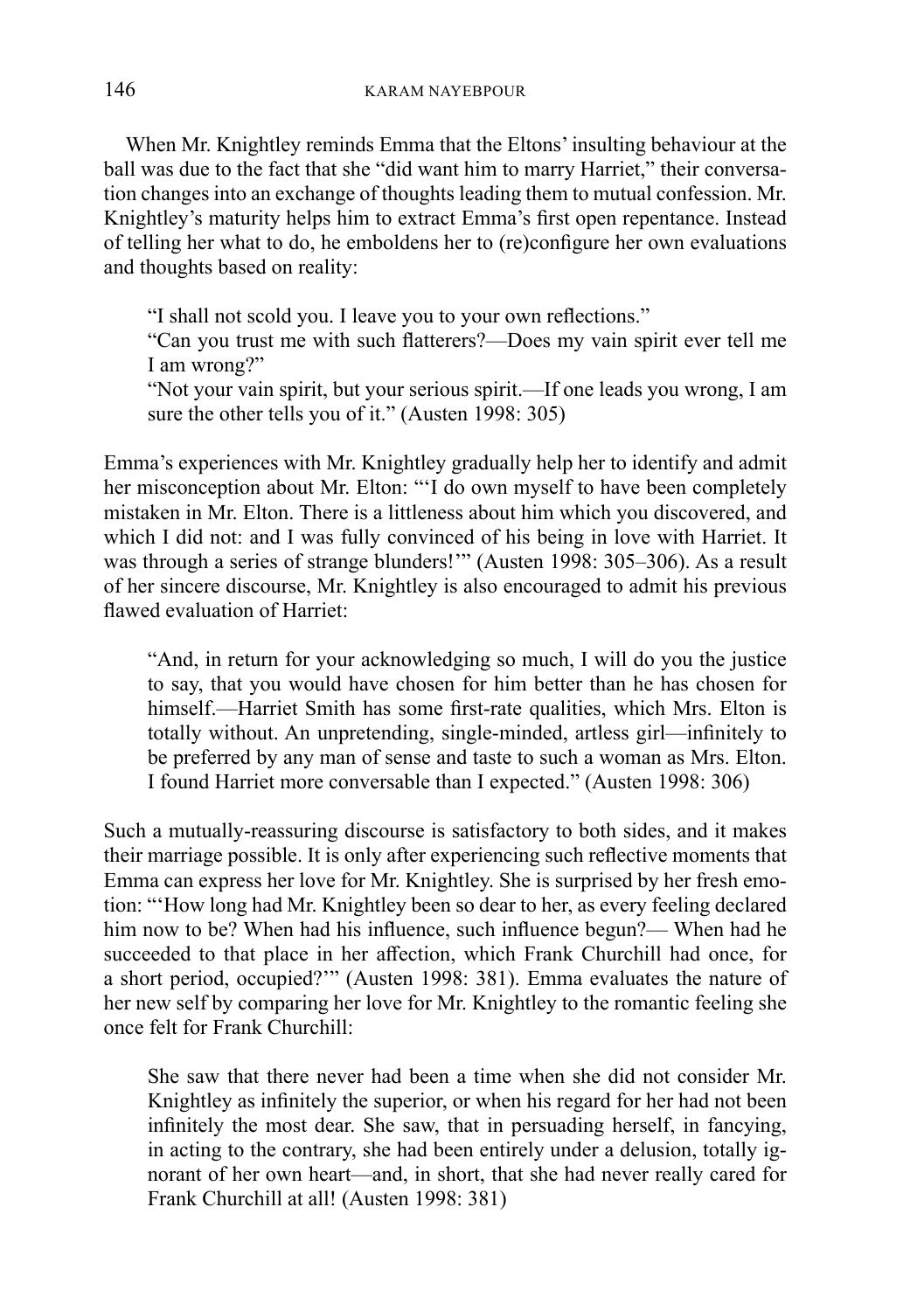The more she acknowledges Mr. Knightley's supremacy, the more she criticises the flawed nature of her previous actions: "with insufferable vanity had she believed herself in the secret of every body's feelings; with unpardonable arrogance proposed to arrange every body's destiny. She was proved to have been universally mistaken; and she had not quite done nothing—for she had done mischief" (Austen 1998: 382). Her constant reflections reveal her transformative process of finally being able to know herself.

Likewise, Mr. Knightley's proposal is the result of a remarkable change in Emma's character. Because of his close observations, he is aware of the way her character has been evolving under the influence of her experiences. He is able to discern that she has finally achieved his desired balance between her imagination and reason. She is also aware of the change in his perspective, and no longer finds his corrective discourse offensive. When they are talking about Harriet's and Mr. Martin's marriage, they both are subjected to some kind of change which results in their close communion,

"I am perfectly satisfied," replied Emma, with the brightest smiles, "and most sincerely wish them happy."

"You are materially changed since we talked on this subject before."

"I hope so—for at that time I was a fool."

"And I am changed also; for I am now very willing to grant you all Harriet's good qualities. I have taken some pains for your sake, and for Robert Martin's sake, (whom I have always had reason to believe as much in love with her as ever,) to get acquainted with her. I have often talked to her a good deal." (Austen 1998: 438)

Emma's education through her experiences with Miss Taylor, Harriet Smith, Robert Martin, John Elton, Frank Churchill, Miss Bates and Jane Fairfax gradually bring about an operational flexibility in her thoughts. Additionally, Mr. Knightley's constant care and encouragement help her to refine her perspective. She learns to ground her evaluations not solely on her fancies but on the realities of the storyworld as well. Mr. Knightley accompanies her in all her major experiences, warns her against her mistakes, and enables her to discover her own feelings. Through her continuous interaction with him, she learns about the unreliable nature of her own fancies and the reliable power of Mr. Knightley's thoughts and inferences.

### **4. Conclusion**

*Emma* foregrounds the centrality of experience to the main character's cognitive, emotional and behavioural development. It can be read as a clinical narrative of experience, a *Bildungsroman* which displays the significance, or inevitability, of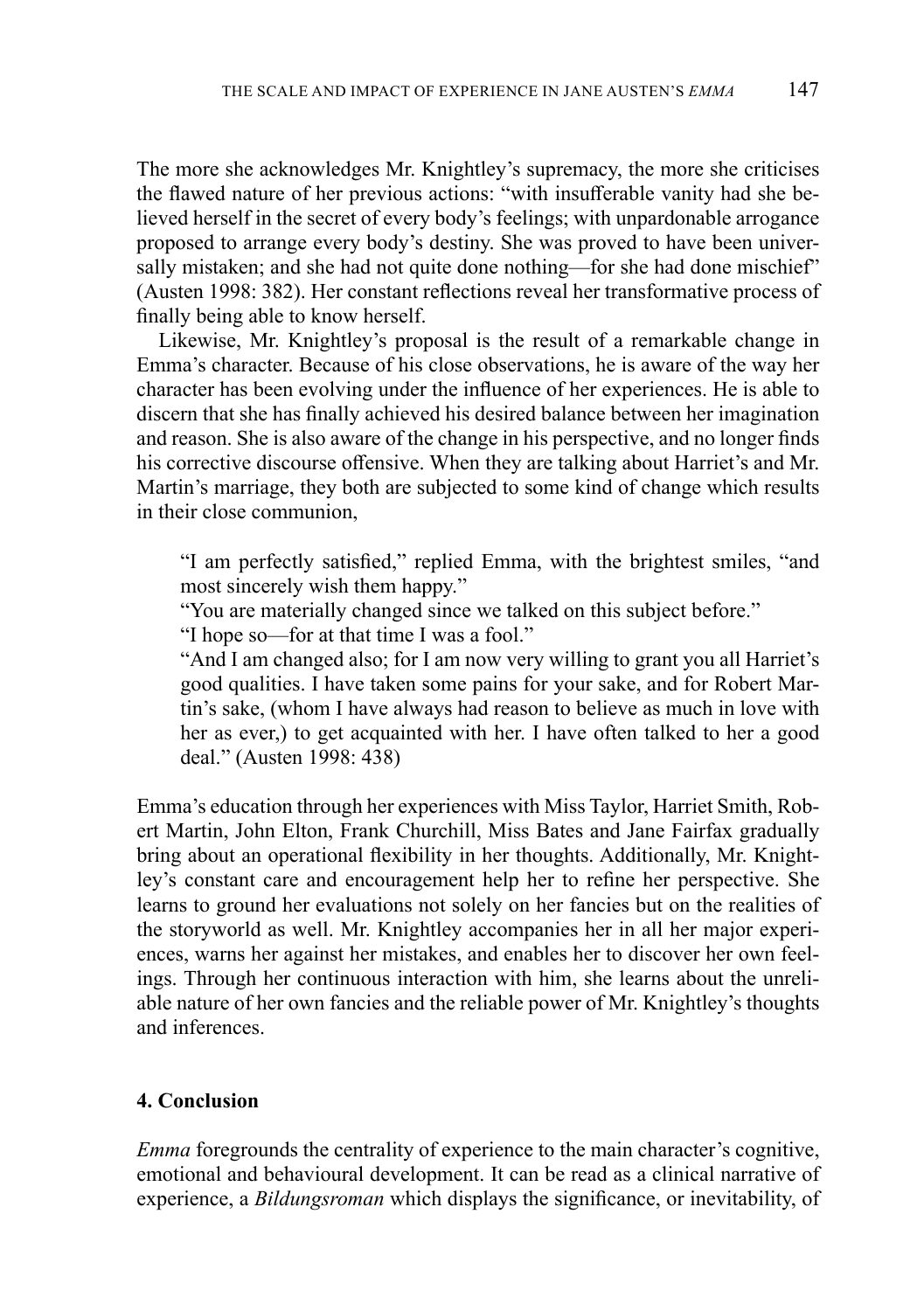personal experiences in one's growth and development. Emma's egocentric character at the beginning evolves into a sympathetic one at the end. The narrative uses situations, such as Emma's attempt to shape Harriet's destiny, to portray how Emma's evaluations of the other characters are primarily controlled by her imagination. Orienting all her experiences towards a transformational and confessional moment for both Mr. Knightley and Emma herself, the implied author supports Mr. Knightley's critical and corrective perspective of Emma's thoughts and actions. In other words, through her experiences Emma not only learns to sympathise with the other characters, but also becomes aware of the flawed nature of her own evaluations. As a result of such emotional and cognitive changes, she is finally able to embrace the other characters in Highbury. The impact of her experiences on her development is, therefore, undeniable. This quality of narrative has the potential to produce cognitive, emotional and even behavioural responses to the narrative situations in the reader. When Emma successively makes false inferences about the other characters, as Mr. Knightley and the implied author do, the reader also experiences the same kind of psychological tension. In other words, besides being represented semiotically in the narrative itself, experientiality in *Emma* depends on the reader's familiarity with the represented narrative experience. The final transformation, accordingly, is a transformation both within the narrative horizon and the experiential horizon of the reader. These characteristics add to the narrativity level of Austen's novel. They present Emma's subjective (re)evaluations of the narrative events and situations, and their impact both on the operation of her consciousness and on the experiencing mind of the reader. This extra narrative layer can perhaps account for the universal popularity of Austen's novel over the years.

#### **References**

- Austen, Jane (1998) *Emma*. New York: Könemann.
- Booth, Wayne C. (1961) *The Rhetoric of Fiction*. Chicago: The University of Chicago Press.
- Caracciolo, Marco (2012) 'Notes for a(nother) Theory of Experientiality'. *Journal of Literary Theory* 6(1), 177–194.
- Dabney, Townsend (2010) *The A to Z of Aesthetics: The A to Z Guide Series, No. 154.* Lanham: The Scarecrow Press, Inc.
- Ermarth, Elizabeth Deeds (1998) *Realism and Consensus in the English Novel: Time, Space and Narrative*. Edinburgh: Edinburgh University Press.
- Fludernik, Monica (2005) *Towards a Natural Narratology*. London: Routledge.
- Herman, David (2009) *Basic Elements of Narrative*. Oxford: Wiley-Blackwell.
- Hecimovich, Gregg A. (2008) *Austen's Emma*. London: Continuum.
- Klemann, Heather M. (2012) 'Ethos in Jane Austen's Emma'. *Studies in Romanticism* 51(4), 503– 532.
- Leavis, F. R. (1950) *The Great Tradition*. New York: George W. Stewart, Publisher Inc.
- Lodge, David (2002) *Consciousness and the Novel: Connected Essays*. Massachusetts: Harvard University Press.